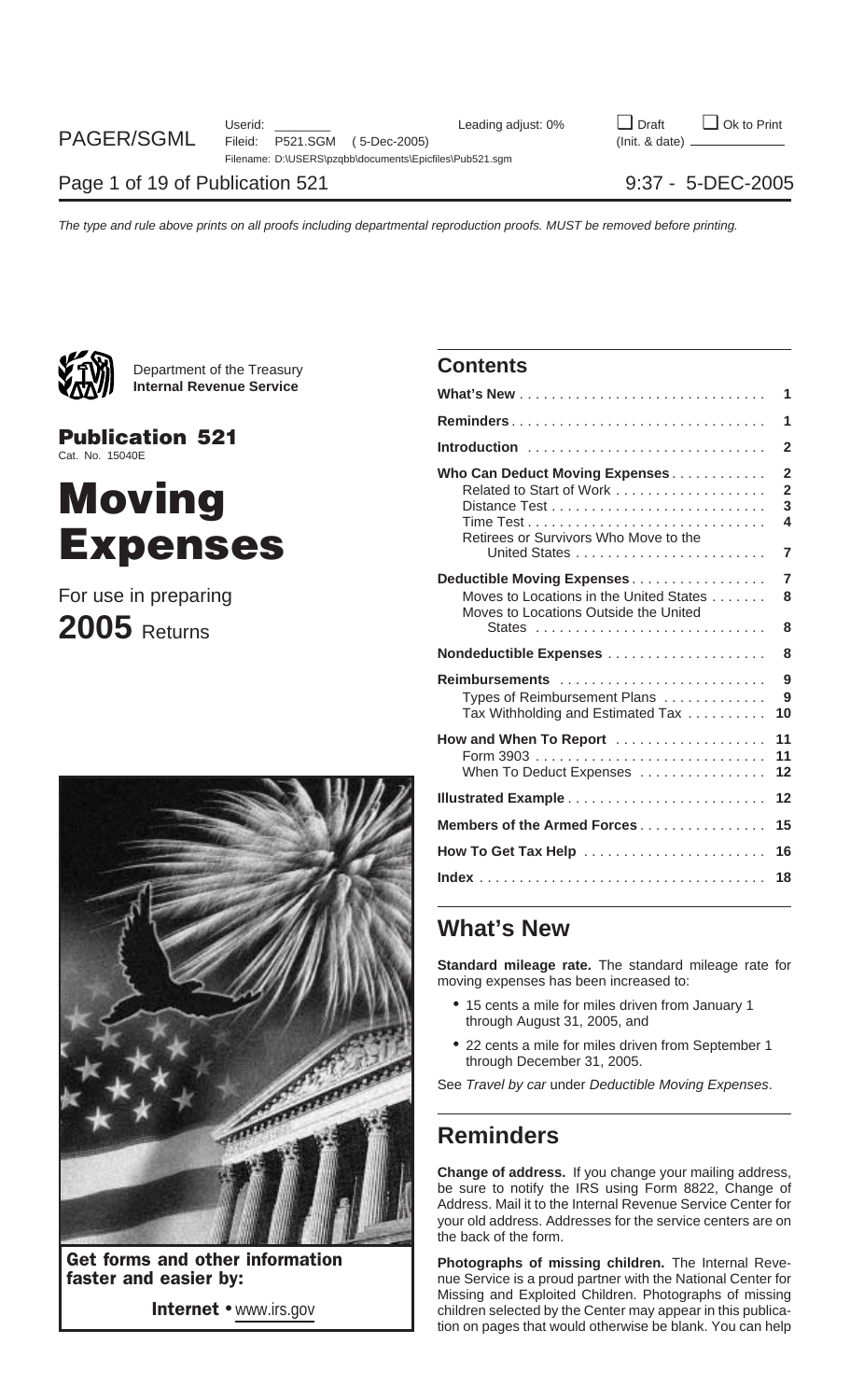bring these children home by looking at the photographs **Tax questions.** If you have a tax question, visit and calling 1-800-THE-LOST (1-800-843-5678) if you rec- www.irs.gov or call 1-800-829-1040. We cannot answer ognize a child. tax questions at either of the addresses listed above.

This publication explains the deduction of certain ex-<br>penses of moving to a new home because you changed<br>in the back of this publication. job locations or started a new job. It includes the following **Useful Items** topics.

- Who can deduct moving expenses.
- What moving expenses are deductible. **Publication**
- What moving expenses are not deductible. <br>■ 3 Armed Forces' Tax Guide
- How a reimbursement affects your moving expense **Forms (and Instructions)** deduction.
- 
- 

An example of how to report your moving expenses, in- ❏ 3903 Moving Expenses cluding a filled-in Form 3903, Moving Expenses, is shown ❏ 8822 Change of Address near the end of the publication.

location. However, certain retirees and survivors may qualify to claim the deduction even though they are not starting work at a new job location. See Who Can Deduct Moving **Who Can Deduct** Expenses.

**Recordkeeping.** It is important to maintain an accurate record of expenses you paid to move. You should save You can deduct your moving expenses if you meet all three<br>items such as receints, bills, cancelled checks, credit card of the following requirements. items such as receipts, bills, cancelled checks, credit card statements and mileage logs. Also, you should save your<br>Form W-2 and statements of reimbursement from your 1. Your move is closely related to the start of work. employer. 2. You meet the distance test.

**Comments and suggestions.** We welcome your com-<br>3. You meet the time test. ments about this publication and your suggestions for After you have read these rules, you may want to use future editions.

You can write to us at the following address: expenses.

Washington, DC 20224

We respond to many letters by telephone. Therefore, it<br>would be helpful if you would include your daytime phone<br>number, including the area code, in your correspondence.

You can email us at \*taxforms@irs.gov. (The asterisk **Closely related in time.** You can generally consider movmust be included in the address.) Please put "Publications ing expenses incurred within 1 year from the date you first<br>Comment" on the subject line. Although we cannot re- reported to work at the new location as closely re Comment" on the subject line. Although we cannot re-<br>spond individually to each email, we do appreciate your time to the start of work. It is not necessary that you spond individually to each email, we do appreciate your time to the start of work. It is not necessary that you<br>feedback and will consider your comments as we revise arrange to work before moving to a new location, as long our tax products. as you actually go to work in that location.

**Ordering forms and publications.** Visit www.irs.gov/ formspubs to download forms and publications, call<br>1-800-829-3676, or write to the National Distribution<br>Center at the address shown under *How To Get Tax Help* 

- 
- How and when to report moving expenses. <br>■ 1040X Amended U.S. Individual Income Tax Special rules for members of the Armed Forces. Return
	-
	-

You may be able to deduct moving expenses whether<br>you are self-employed or an employee. Your expenses<br>generally must be related to starting work at your new job<br>forms listed above.

# **Moving Expenses**

- 
- 
- 

Figure  $B$  to help you decide if you can deduct your moving

**Internal Revenue Service Retirees, survivors, and Armed Forces members.** Dif-Individual Forms and Publications Branch **Franchised Communist Communist Communist** ferent rules may apply if you are a member of the Armed SE:W:CAR:MP:T:I SAND STATES STATES IN SERIES AND THE SERIES FORCES OF A retiree or survivor moving to the United States. These rules are discussed later in this publication. 1111 Constitution Ave. NW, IR-6406

### **Related to Start of Work**

arrange to work before moving to a new location, as long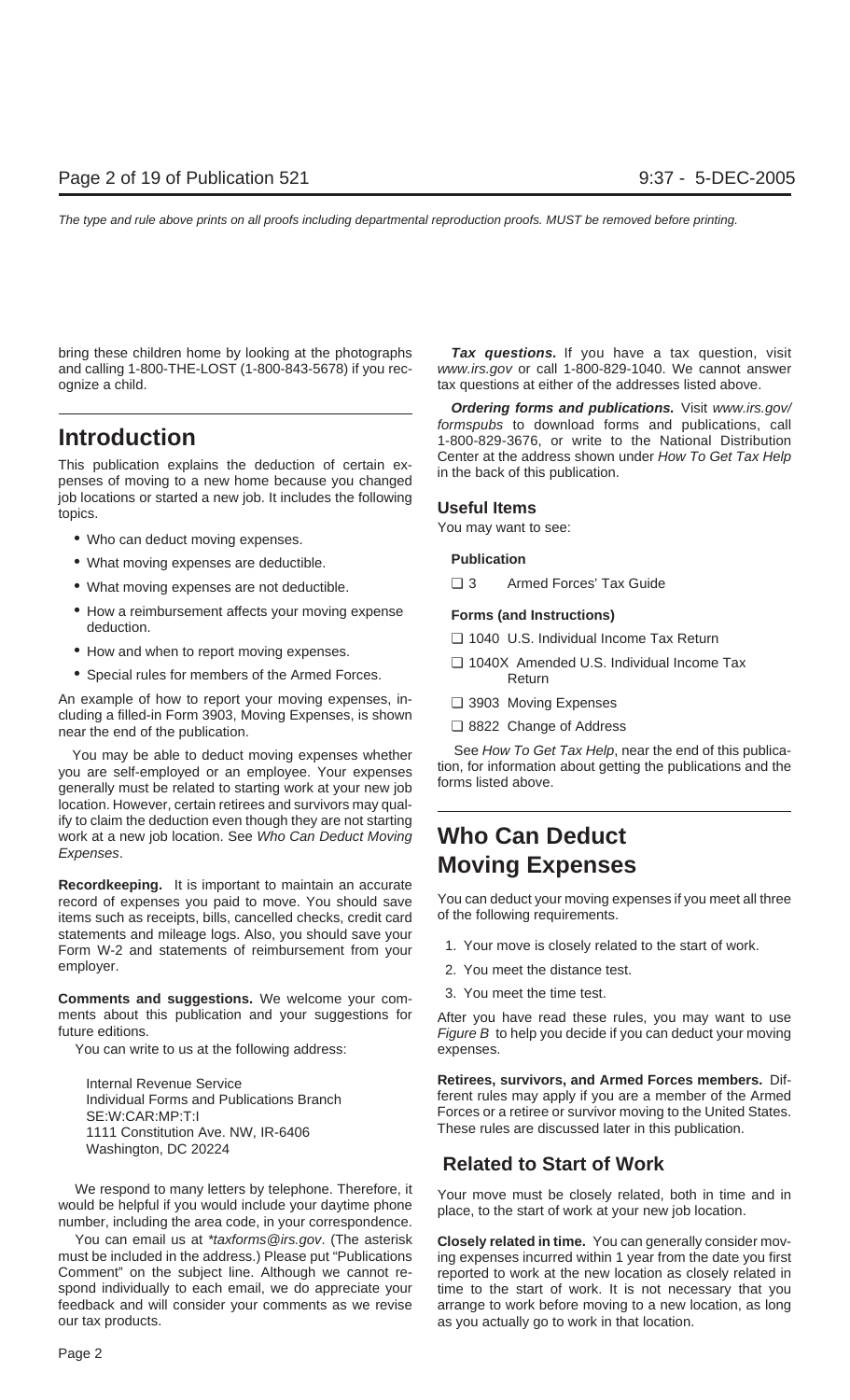work, you ordinarily cannot deduct the expenses unless means your home before you left for your new job location. you can show that circumstances existed that prevented Your new home means your home within the area of your the move within that time. The move within that time.

**Example.** Your family moved more than a year after **Retirees or survivors.** You may be able to deduct the you started work at a new location. You delayed the move expenses of moving to the United States or its possessions for 18 months to allow your child to complete high school. even though the move is not related to the start of work at a

more than the distance from your former home to the new job location. If your move does not meet this requirement, **Distance Test** you may still be able to deduct moving expenses if you can show that: Your move will meet the distance test if your new main job

- 
- 

(residence). It can be a house, apartment, condominium, the shortest of the more commonly traveled routes behouseboat, house trailer, or similar dwelling. It does not tween them. The distance test considers only the location include other homes owned or kept up by you or members of your former home. It does not take into account the of your family. It also does not include a seasonal home, location of your new home. See Figure A, below.

If you do not move within 1 year of the date you begin such as a summer beach cottage. Your former home

new job location. You must have worked outside the **Closely related in place.** You can generally consider<br>your move closely related in place to the start of work if the<br>distance from your new home to the new job location is not<br>distance from your new home to the new job lo

location is at least 50 miles farther from your former home 1. You are required to live at your new home as a than your old main job location was from your former condition of your employment, or home. For example, if your old main job location was 3 miles from your former home, your new main job location 2. You will spend less time or money commuting from must be at least 53 miles from that former home. You can your new home to your new job location. use Worksheet 1 to see if you meet this test.

Home defined. Your home means your main home The distance between a job location and your home is



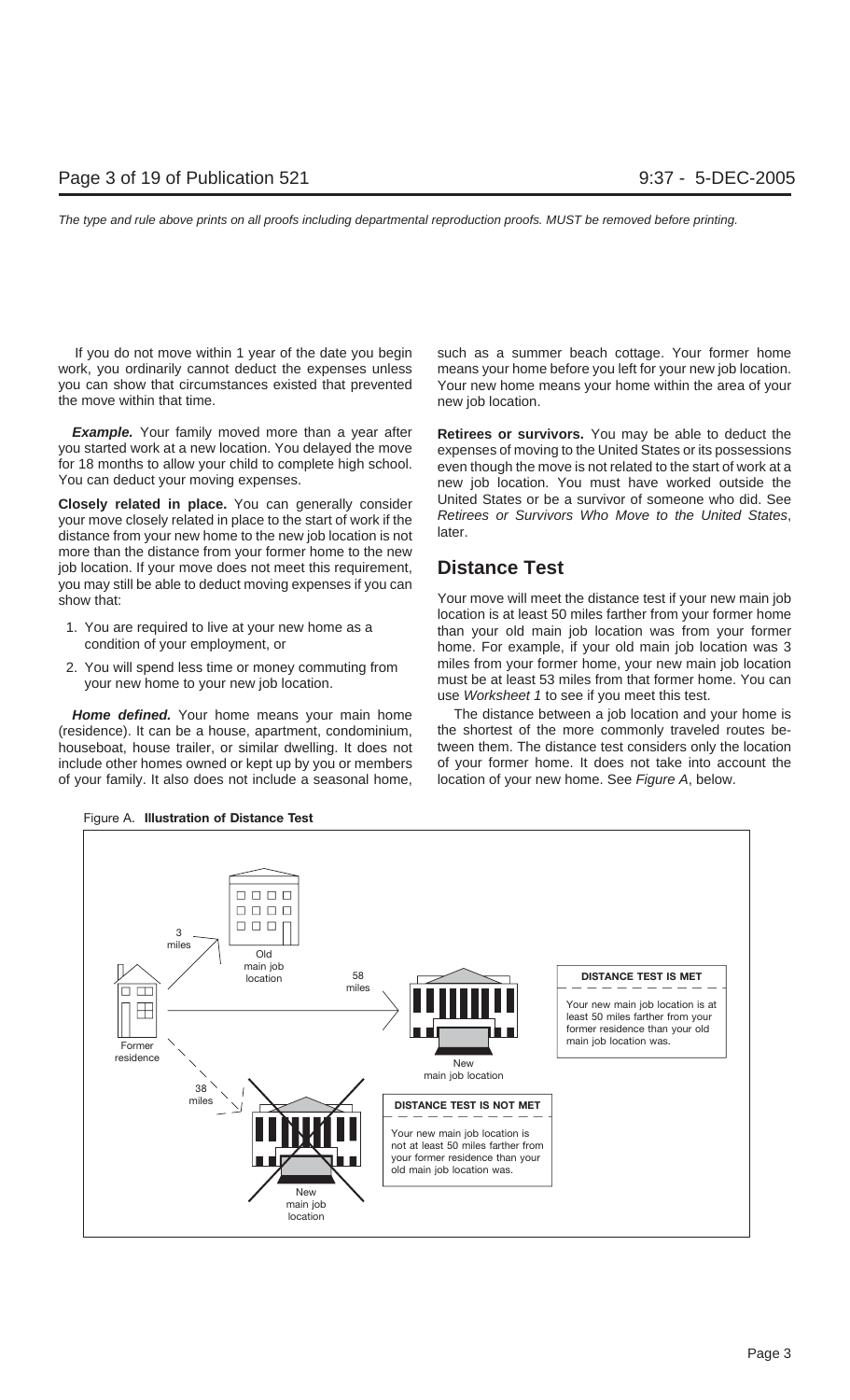| Note. Members of the armed forces may not have to meet this test. See Members of the<br>Armed Forces. |       |
|-------------------------------------------------------------------------------------------------------|-------|
|                                                                                                       | miles |
|                                                                                                       | miles |
|                                                                                                       | miles |
| 4. Is line 3 at least 50 miles?                                                                       |       |
| $\Box$ Yes. You meet this test.                                                                       |       |
| $\Box$ No. You do not meet this test. You cannot deduct your moving expenses.                         |       |

from your former home because you changed main job are: locations. Your old main job location was 3 miles from your former home. Your new main job location is 60 miles from • The total time you spend at each place, that home. Because your new main job location is 57 miles • The amount of work you do at each place, and farther from your former home than the distance from your  $\bullet$  How much money you earn at each place. former home to your old main job location, you meet the distance test.

**First job or return to full-time work.** If you go to work full **Time Test** time for the first time, your place of work must be at least 50

If you go back to full-time work after a substantial period of the following two time tests. of part-time work or unemployment, your place of work also must be at least 50 miles from your former home. 1. The time test for employees.

Armed Forces. If you are in the Armed Forces and you 2. The time test for self-employed persons. moved because of a permanent change of station, you do<br>not have to meet the distance test. See *Members of the*<br>Armed Forces, later.<br>Nou can deduct your moving expenses before you meet<br>Nou can deduct your moving expenses b

place where you spend most of your working time. If there is no one place where you spend most of your working **Time Test for Employees** time, your main job location is the place where your work is centered, such as where you report for work or are other- If you are an employee, you must work full time for at least

your main job location is the union hall. For purposes of this test, the following four rules apply.

**More than one job.** If you have more than one job at any time, your main job location depends on the facts in **Example.** You moved to a new home less than 50 miles each case. The more important factors to be considered

- 
- 
- 

miles from your former home to meet the distance test. To deduct your moving expenses, you also must meet one

- 
- 

Main job location. Your main job location is usually the either of the time tests. See Time Test Not Yet Met, later.

wise required to "base" your work.  $\sim$  39 weeks during the first 12 months after you arrive in the **Union members.** If you work for several employers on general area of your new job location (39-week test). a short-term basis and you get work under a union hall Full-time employment depends on what is usual for your syst

| IF you are                                                                                  | THEN you satisfy the time test by meeting the                                                                                                  |
|---------------------------------------------------------------------------------------------|------------------------------------------------------------------------------------------------------------------------------------------------|
| an employee                                                                                 | 39-week test for employees.                                                                                                                    |
| self-employed                                                                               | 78-week test for self-employed persons.                                                                                                        |
| both self-employed and an employee at the same time                                         | 78-week test for a self-employed person or the 39-week<br>test for an employee. Your principal place of work<br>determines which test applies. |
| both self-employed and an employee, but unable to satisfy<br>the 39-week test for employees | 78-week test for self-employed persons.                                                                                                        |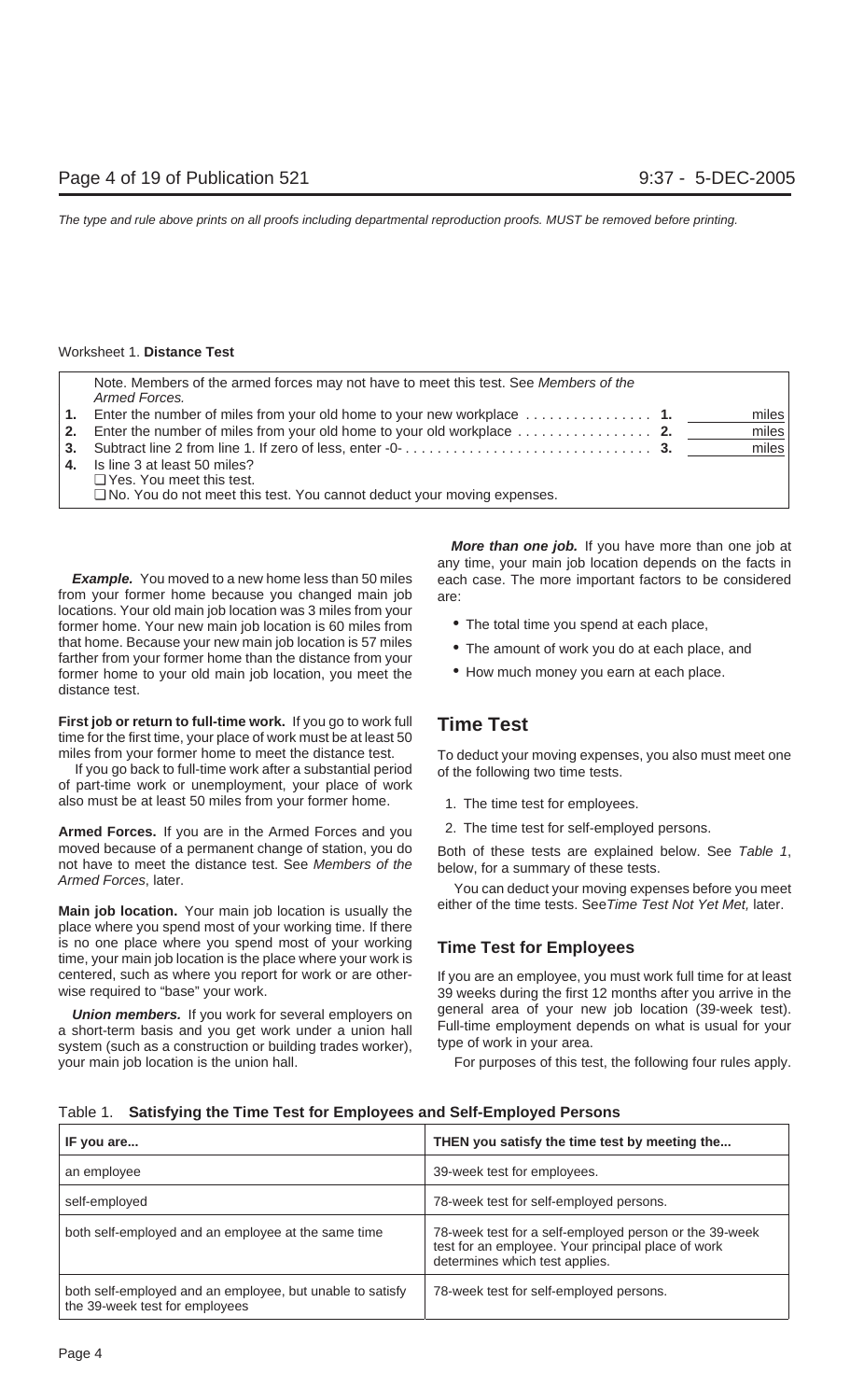Figure B. **Can You Deduct Expenses for a Non-Military Move Within the United States?1**



<sup>1</sup> Military persons should see *Members of the Armed Forces* for special rules that apply to them.

2 Your move must be closely related to the start of work at your new job location. See *Related to Start of Work.*

<sup>3</sup> If you deduct expenses and do not meet this test later, you must either file an amended tax return or report your moving expense deduction as other income. See *Time test not yet met.*

<sup>4</sup> If you became self-employed during the first 12 months, answer YES if your time as a full-time employee added to your time as a self-employed person equals or will equal at least 78 weeks in the first 24 months (including 39 weeks in the first 12 months) after you arrived in the new area.

- 
- 2. You do not have to work for the same employer for full time for the entire 12 months. all 39 weeks.
- 
- 

**Temporary absence from work.** You are considered to<br>have worked full time during any week you are temporarily<br>absent from work because of illness strikes lockouts<br>For purposes of the time test for self-employed persons, absent from work because of illness, strikes, lockouts, layoffs, natural disasters, or similar causes. You are also the following three rules apply. considered to have worked full time during any week you are absent from work for leave or vacation provided for in 1. You count any full-time work you do either as an your work contract or agreement. example the employee or as a self-employed person.

ered to be working full time during the off-season only if self-employed in the same trade or business for the your work contract or agreement covers an off-season 78 weeks.

period of less than 6 months. For example, a school<br>1. You count only your full-time work as an employee,<br>1. You count only your full-time<br>1. teacher on a 12-month contract who teaches on a full-time<br>1. hot any work you do basis for more than 6 months is considered to have worked

### 3. You do not have to work 39 weeks in a row. **Time Test for Self-Employed Persons**

4. You must work full time within the same general If you are self-employed, you must work full time for at least commuting area for all 39 weeks. 39 weeks during the first 12 months and for a total of at

- 
- Seasonal work. If your work is seasonal, you are consid-<br>2. You do not have to work for the same employer or be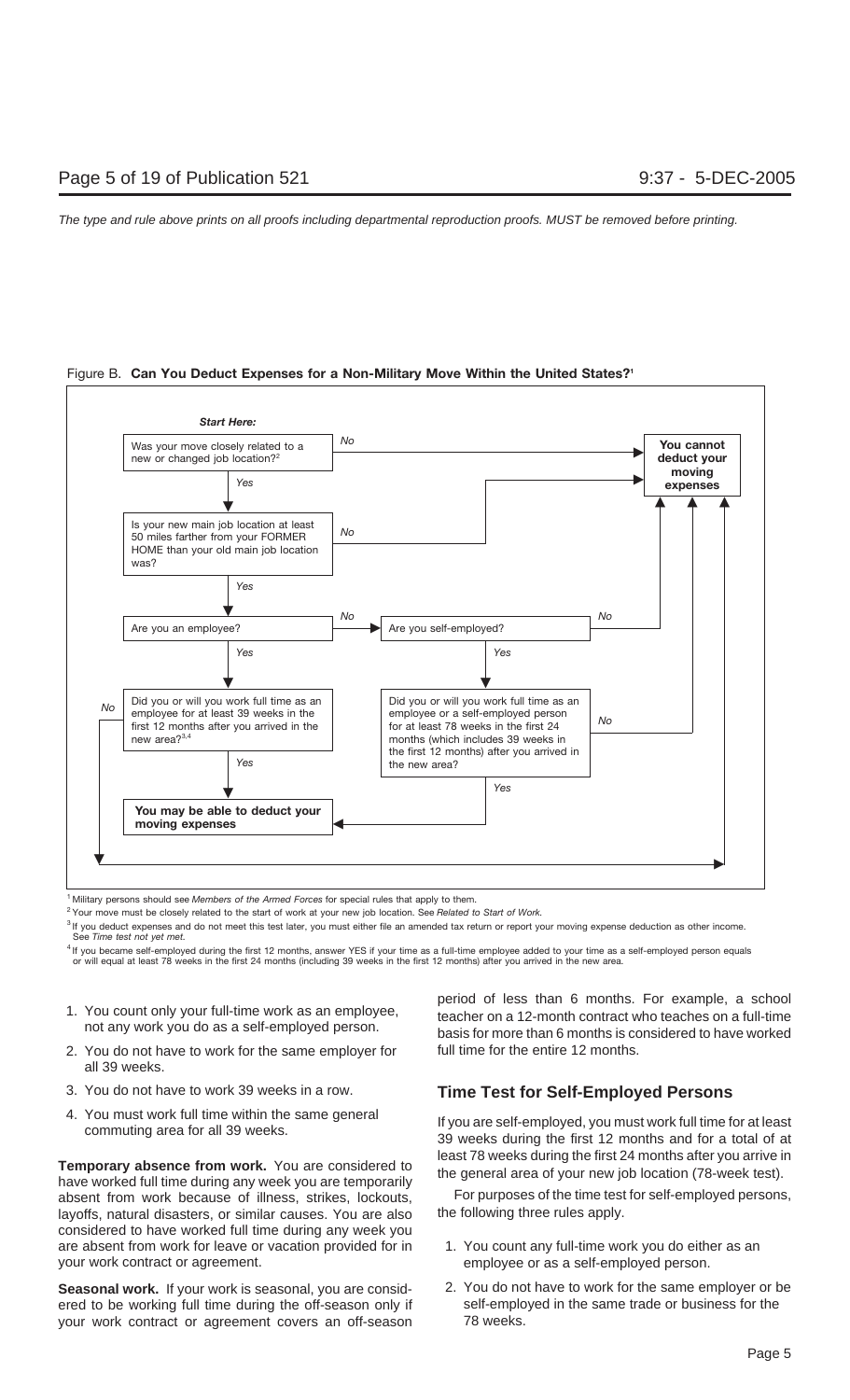3. You must work within the same general commuting **Time Test Not Yet Met** area for all 78 weeks.

Self-employment. You are self-employed if you work as date your 2005 return is due. You can do this if you expect the sole owner of an unincorporated business or as a to meet the 39-week test in 2006 or the 78-week test in partner in a partnership carrying on a business. You are 2006 or 2007. not considered self-employed if you are semi-retired, are a<br>
If you do not deduct your moving expenses on your<br>
2005 return, and you later meet the time test, you can file

**Full-time work.** You can count only those weeks during which you work full time as a week of work. Whether you<br>work full time during any week depends on what is usual<br>for your type of work in your area. For example, you are a<br>self-employed dentist and maintain office hours 4 d week. You are considered to perform services full time if montaining office hours 4 days a week is not unusual for the port your moving expense deduction as other in-<br>nailtaining of the port your moving expense deduction as other in-<br>other cell employed dentists in your creation other self-employed dentists in your area. The come on your Form the test, or the vest, or

**Temporary absence from work.** You are considered 2. Amend your 2005 tax return using Form 1040X. to be self-employed on a full-time basis during any week you are temporarily absent from work because of illness, strikes, natural disasters, or similar causes. **Example.** You arrive in the general area of your new job

**Seasonal trade or business.** If your trade or business<br>is seasonal, the off-season weeks when no work is re-<br>quired or available may be counted as weeks during which<br>you worked full time. The off-season must be less than

**Example.** You own and operate a motel at a beach 1. Report as income on your 2006 return the amount sort. The motel is closed for 5 months during the off-sea-<br>you deducted as moving expenses on your 2005 resort. The motel is closed for 5 months during the off-sea- you deducted your vector of the motel hefore as the operator of the motel hefore the return, or son. You work full time as the operator of the motel before and after the off-season. You are considered self-em-<br>ployed on a full-time basis during the weeks of the off-sea-<br>ployed on a full-time basis during the weeks of the off-season.

If you were both an employee and self-employed, see **Exceptions to the Time Test**

**Example.** Justin quit his job and moved from the east applies. coast to the west coast to begin a full-time job as a cabinet-maker for C and L Cabinet Shop. He generally 1. You are in the Armed Forces and you moved beworked at the shop about 40 hours each week. Shortly cause of a permanent change of station. See Mem-<br>after the move, Justin also began operating a cabinet-in-<br>bers of the Armed Forces, later. after the move, Justin also began operating a cabinet-installation business from his home for several hours each<br>afternoon and all day on weekends. Because Justin's<br>principal place of business is the cabinet shop, he can<br>satisfy the time test by meeting the 39-week test.<br>Difted

If Justin is unable to satisfy the requirements of the 39-week test during the 12-month period immediately fol-<br>39-week test during the 12-month period immediately fol-<br>3. You are the survivor of a person whose main job<br>3.

If you are married, file a joint return, and both you and your 5. You are transferred for your employer's benefit or spouse work full-time, either of you can satisfy the full-time laid off for a reason other than willful misconduct. For work test. However, you cannot add the weeks your this exception, you must have obtained full-time emspouse worked to the weeks you worked to satisfy that ployment and you must have expected to meet the test. test at the time you started the job.

You can deduct your moving expenses on your 2005 tax return even though you have not met the time test by the

an amended return for 2005 to take the deduction.

- 
- 

- 
- 

Table 1, earlier, for the requirements.<br>You do not have to meet the time test if one of the following

- 
- 
- 
- **1.** Your job at the new location ends because of death **Joint Return** and **Joint Return** or disability.
	-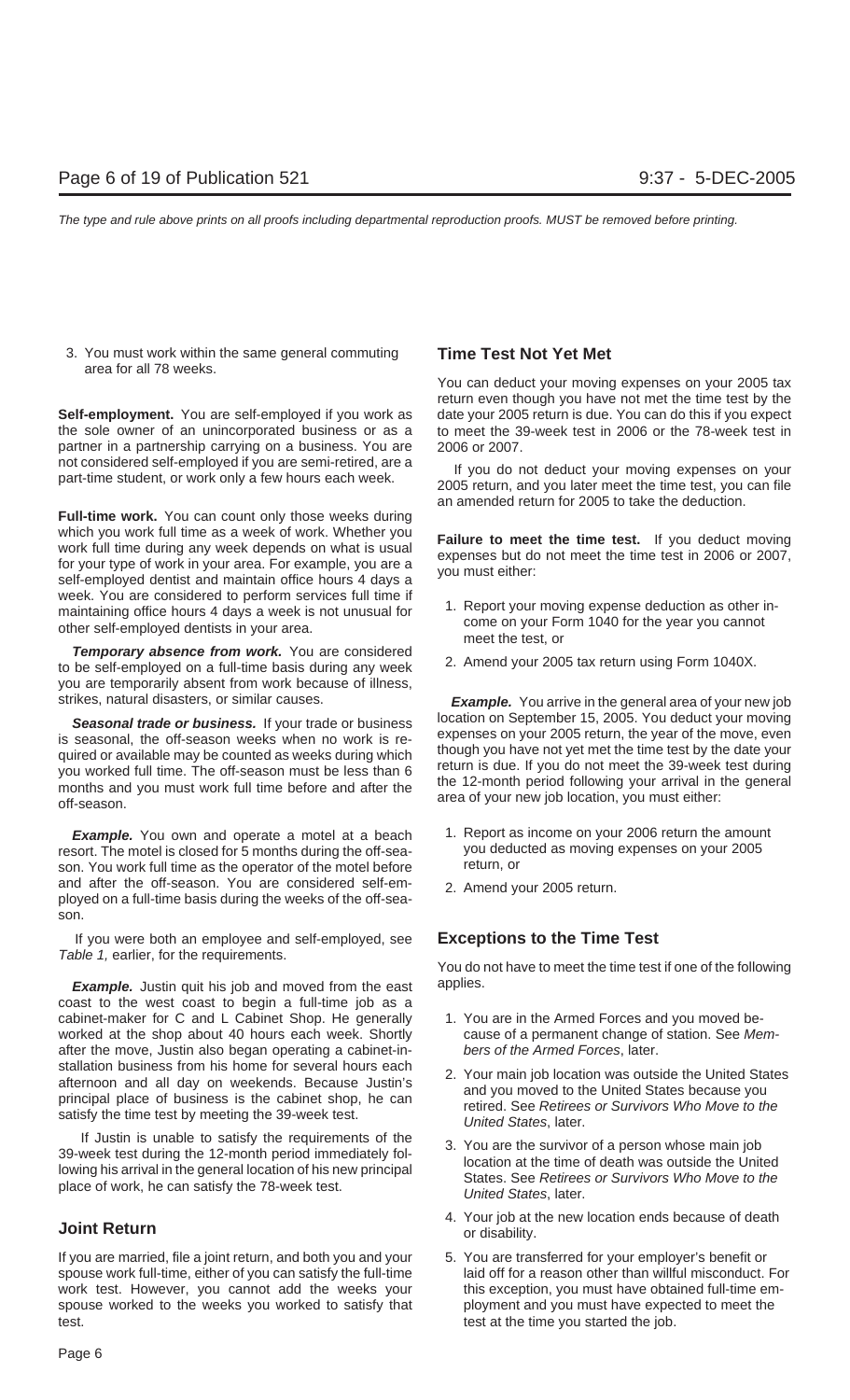## **Who Move to the United States**

If you are a retiree who was working abroad or a survivor of packed and on the way to your home in the United a decedent who was working abroad and you move to the<br>United States or one of its possessions, you do not have to meet the time test, discussed earlier. However, you must<br>meet the requirements discussed below under Retirees home in the United States. who were working abroad or Survivors of decedents who were working abroad.



the United States. 1. Moving your household goods and personal effects

**Retirees who were working abroad.** You can deduct moving expenses for a move to a new home in the United<br>
States when you permanently retire However both your **2.** Traveling (including lodging but not meals) to your<br>
2. T States when you permanently retire. However, both your 2. Traveling (in the former main job location and your former home must have mew home. former main job location and your former home must have been outside the United States.

**Permanently retired.** You are considered permanently **Property and You cannot deduct any expenses for meals.** retired when you cease gainful full-time employment or self-employment. If, at the time you retire, you intend your

- 
- 
- pension or retirement fund, and
- 4. The length of time before you return to full-time work. **Travel by car.** If you use your car to take yourself, mem-

you are the spouse or the dependent of a person whose main job location at the time of death was outside the<br>United States, you can deduct moving expenses if the<br>following five requirements are met.<br>The car, if you keep an accurate record of each expense,<br>car, if you keep an

- 
- decedent's death. (When a move begins is described
- 
- 
- 5. The decedent's former home was also your home.

effects to be moved to your home in the United is your dependent.

**Retirees or Survivors**<br> **States, but only if the move is completed within a**<br> **States, but only if the move is completed within a**<br> **States, but only if the move is completed within a** 

- 2. Your household goods and personal effects are
- 

## If you are living in the United States, retire, and **Deductible Moving Expenses** then move and remain retired, you cannot claim

a moving expense deduction for that move. If you meet the requirements discussed earlier under Who **United States defined.** For this section of this publica-<br>
tion, the term "United States" includes the possessions of<br> **United States** includes the possessions of

- 
- 



retirement to be permanent, you will be considered retired<br>even though you later return to work. Your intention to<br>retire permanently may be determined by:<br>move. For example, the cost of traveling from your former 1. Your age and health,<br>
2. The customary retirement age for people who do<br>
2. The customary retirement age for people who do<br>
2. The customary retirement age for people who do<br>
during your trip to your new home, you stop The customary retirement age for people who do during your trip to your new home, you stop over, or make<br>similar work, side trips for sightseeing the additional expenses for your side trips for sightseeing, the additional expenses for your 3. Whether you receive retirement payments from a stopover or side trips are not deductible as moving ex-<br>pension or retirement fund and<br>penses.

bers of your household, or your personal effects to your **Survivors of decedents who were working abroad.** If new home, you can figure your expenses by deducting you are the spouse or the dependent of a person whose either:

- or
- 1. The move is to a home in the United States. 2. The standard mileage rate (15 cents a mile from 2. The move begins within 6 months after the January 1 through August 31 and 22 cents a mile<br>decedent's death (When a move begins is described from September 1 through December 31, 2005).

below.) Whether you use actual expenses or the standard mileage 3. The move is from the decedent's former home. rate to figure your expenses, you can deduct parking fees<br>and tolls you pay in moving. You cannot deduct any part of A. The decedent's former home was outside the United<br>States.<br>States.<br>States.<br>States.<br>States.

**Member of your household.** You can deduct moving When a move begins. A move begins when one of the expenses you pay for yourself and members of your following events occurs. has both your former and new home as his or her home. It 1. You contract for your household goods and personal does not include a tenant or employee, unless that person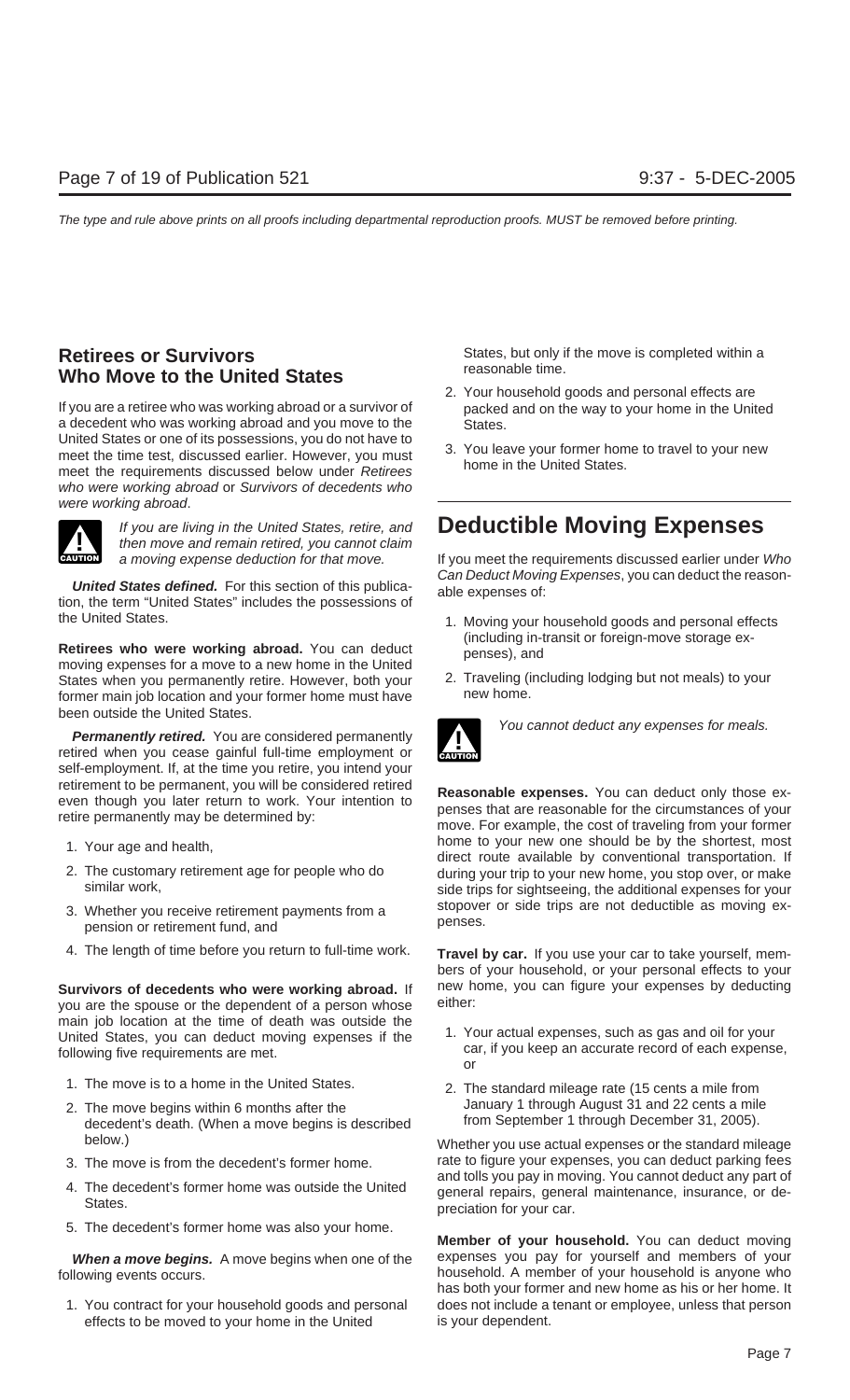If you meet the requirements under Who Can Deduct **Moves to Locations** Moving Expenses, earlier, you can deduct expenses for a **Outside the United States** move to the area of a new main job location within the United States or its possessions. Your move may be from To deduct expenses for a move outside the United States, one U.S. location to another or from a foreign country to the you must move to the area of a new place of work outside United States. the United States and its possessions. You must meet the

duct the cost of packing, crating, and transporting your household goods and personal effects and those of the **Deductible expenses.** If your move is to a location members of your household from your former home to your outside the United States and its possessions, you can new home. For purposes of moving expenses, the term deduct the following expenses. "personal effects" includes, but is not limited to, movable • The cost of moving household goods and personal personal property that the taxpayer owns and frequently effects from your former home to your new home. uses.

If you use your own car to move your things, see Travel • The cost of traveling (including lodging) from your by car, earlier. **former home to your new home.** former home to your new home.

You can deduct any costs of connecting or discon-<br>necting utilities required because you are moving your<br>household goods, appliances, or personal effects.<br>Freects to and from storage.

You can deduct the cost of shipping your car and your • The cost of storing household goods and personal household pets to your new home. effects while you are at the new job location.

You can deduct the cost of moving your household<br>goods and personal effects from a place other than your<br>former home. Your deduction is limited to the amount it<br>would have cost to move them from your former home.<br>discussed

**Example.** Paul Brown is a resident of North Carolina and **Moving goods and effects to and from storage.** You can deduct the reasonable expenses of moving your per-<br>of the small size of his apartment, he stored some of his furniture in Georgia with his parents. Paul got a job in **Storage expenses.** You can deduct the reasonable ex-<br>Washington, DC. It cost him \$900 to move his furniture penses of storing vour bousehold goods and personal viashington, DC. It cost nim \$900 to move his furniture<br>from North Carolina to Washington and \$3,000 to move his<br>furniture from Georgia to Washington. If Paul shipped his<br>furniture in Georgia from North Carolina (his forme it would have cost \$1,800. He can deduct only \$1,800 of **Moving expenses allocable to excluded foreign** the \$3,000 he paid. The amount he can deduct for moving **income.** If you live and work outside the United States,<br>his furniture is \$2,700 (\$900 + \$1,800).



**Storage expenses.** You can include the cost of storing<br>and insuring household goods and personal effects within<br>any period of 30 consecutive days after the day your things<br>are moved from your former home and before they a

**Travel expenses.** You can deduct the cost of transporta- publication. tion and lodging for yourself and members of your household while traveling from your former home to your new home. This includes expenses for the day you arrive. **Nondeductible Expenses**

You can include any lodging expenses you had in the longer live in your former home because your furniture had penses.

been moved.<br>You can deduct expenses for only one trip to your new <br>• Any part of the purchase price of your new home. home for yourself and members of your household. How- • Car tags.

**Moves to Locations** ever, all of you do not have to travel together or at the same time. If you use your own car, see Travel by car, earlier. **in the United States**

requirements under Who Can Deduct Moving Expenses, **Household goods and personal effects.** You can de- earlier.

- 
- 
- 
- 

you may be able to exclude from income part or all of the You cannot deduct the cost of moving furniture income you earn in the foreign country. You may also be you buy on the way to your new home. you claim the foreign earned income or foreign housing exclusion, you cannot deduct the part of your moving

area of your former home within one day after you could no You cannot deduct the following items as moving ex-

- 
-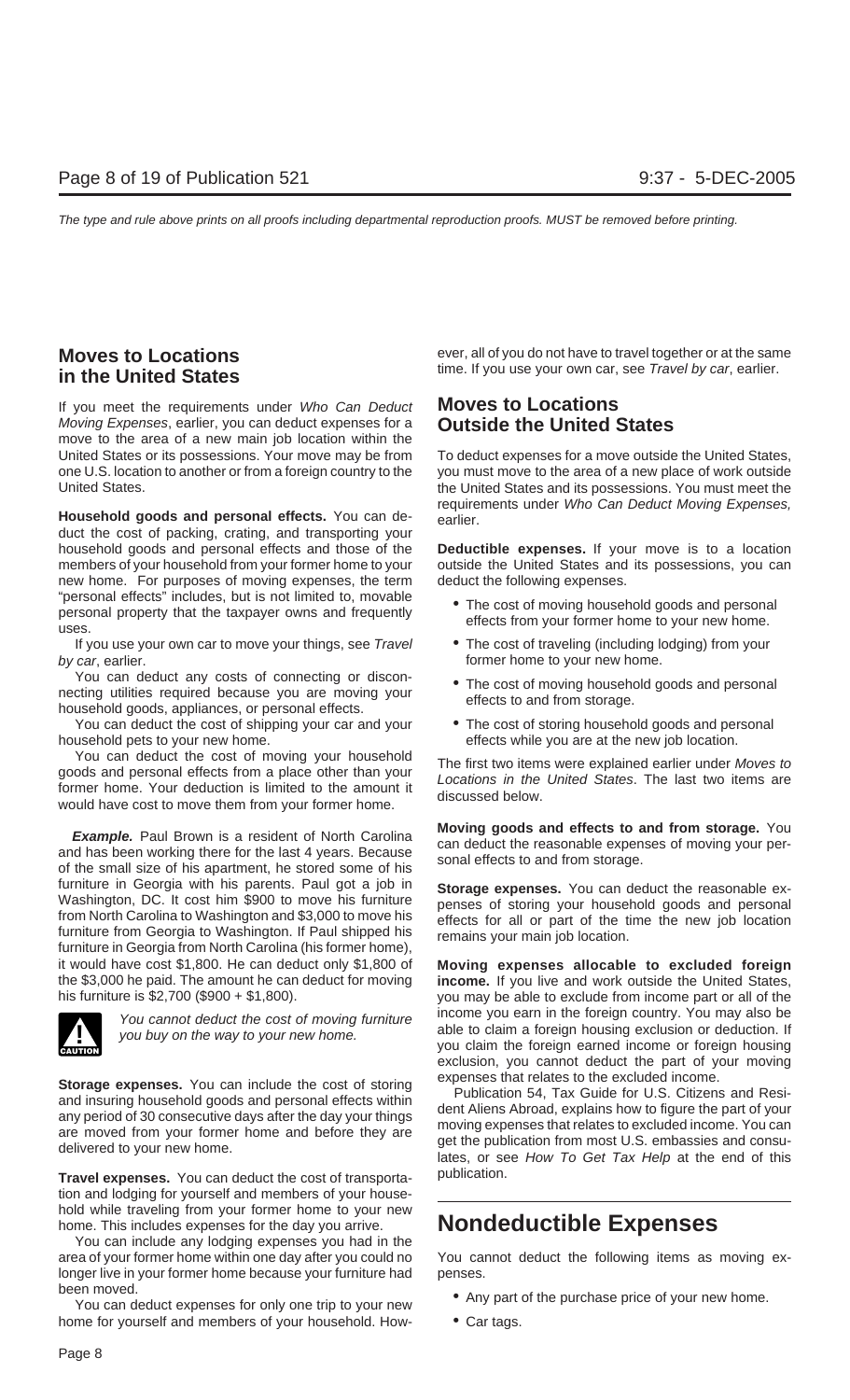- 
- 
- Expenses of getting or breaking a lease. The following rules.
- 
- 
- 
- 
- 
- 
- 
- 
- 
- 

the same expenses. You must decide if your expenses are deductible as moving expenses or as business expenses. **Reasonable period of time.** What constitutes a "reason-For example, expenses you have for travel, meals, and able period of time" depends on the facts and circumlodging while temporarily working at a place away from stances of your situation. However, regardless of those your regular place of work may be deductible as business facts and circumstances, actions that take place within the expenses if you are considered away from home on busi- time specified in the following list will be treated as taking ness. Generally, your work at a single location is consid- place within a reasonable period of time. ered temporary if it is realistically expected to last (and<br>does in fact last) for one year or less.<br>See Publication 463, Travel, Entertainment, Gift, and<br>Car Expenses for information on deducting your business<br>2. You adeq

Car Expenses, for information on deducting your business days after they were paid or incurred.<br>expenses.

This section explains how to report a reimbursement (in- account for outstanding advances and you comply cluding advances and allowances) on your tax return. It within 120 days of the statement. covers reimbursements for any of your moving expenses discussed in this publication. It also explains the types of<br>reimbursement. This includes any amount you<br>reimbursements on which your employer must withhold<br>income tax, social security tax, and Medicare tax.<br>than the movin

If you receive a reimbursement for your moving expenses,<br>
how you report this amount and your expenses depends<br>
on whether the reimbursement is paid to you under an<br>
accountable plan or a nonaccountable plan. For a quick<br>

bursement is used and what records are required. excess reimbursement.

### • Driver's license. **Accountable Plans**

• Expenses of buying or selling a home (including To be an accountable plan, your employer's reimburse- closing costs, mortgage fees, and points). ment arrangement must require you to meet all three of the

- Home improvements to help sell your home. 1. Your expenses must have a business connection • Loss on the sale of your home.<br>• Losses from disposing of memberships in clubs.<br>• Losses from disposing of memberships in clubs.<br>• Two examples of this are the reaof your employer. Two examples of this are the rea-• Mortgage penalties. <br>• Mortgage penalties. would be a provided by a sonable expenses of moving your possessions from your former home to your new home, and traveling from your former home to your new home.
- Real estate taxes.  $\bullet$  **Real estate taxes.** 2. You must adequately account to your employer for • Refitting of carpet and draperies.  $\bullet$  these expenses within a reasonable period of time.
- Return trips to your former residence. <br>
 Security deposits (including any given up due to the<br>
 Security deposits (including any given up due to the

move.) **Adequate accounting.** You adequately account for your • Storage charges except those incurred in transit and moving expenses by giving your employer documentation for foreign moves. The statement of expenses, such as a statement of expense, an account book, a diary, or a similar record in which you **No double deduction.** You cannot take a moving ex-<br>
pense deduction and a business expense deduction for bills.<br>
bills.

- 
- 
- 3. You return any excess reimbursement within 120 days after the expense was paid or incurred.
- **Reimbursements** 4. You are given a periodic statement (at least quarterly) that asks you to either return or adequately

than the moving expenses that you adequately accounted. for to your employer within a reasonable period of time. **Types of Reimbursement Plans** See Returning excess reimbursements, next, for information on how to handle these excess amounts.

expenses, see Table 2 in the section on How and When To<br>expenses, see Table 2 in the section on How and When To<br>Report, later. not spend all the money on deductible moving expenses, Your employer should tell you what method of reim- or you do not have proof of all your expenses, you have an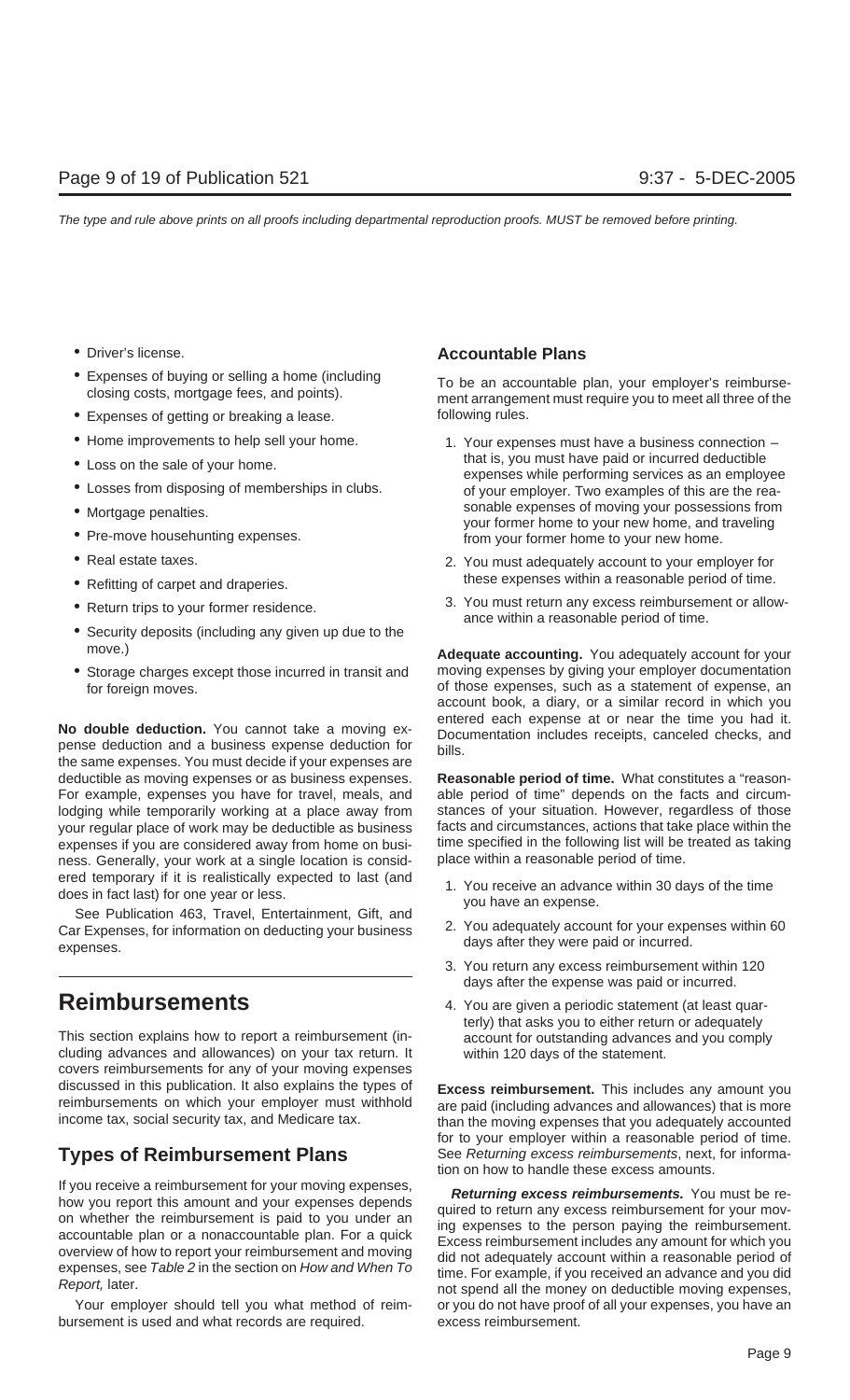**You meet accountable plan rules.** If for all reimburse- If you are not sure if the moving expense reimbursements you meet the three rules for an accountable plan, ment arrangement is an accountable or nonaccountable your employer should not include any reimbursements of plan, ask your employer. expenses in your income in box 1 of your Form W-2. Your employer will add the amount of any reimburse-Instead, your employer should include the reimbursements ment paid to you under a nonaccountable plan to your in box 12 of your Form W-2. wages, salary, or other pay. Your employer will report the

**Example.** You lived in Boston and accepted a job in Atlanta. Under an accountable plan, your employer reim- **Example.** To get you to work in another city, your new bursed you for your actual traveling expenses from Boston employer reimburses you under an accountable plan for to Atlanta and the cost of moving your furniture to Atlanta. the \$7,500 loss on the sale of your home. Because this is a

of your Form W-2. If your moving expenses are more than paid under a nonaccountable plan and must be included as<br>your reimbursement, you may be able to deduct your pay in box 1 of your Form W-2. your reimbursement, you may be able to deduct your additional expenses (see How and When To Report, later).

three rules for part of your expenses.<br>
If your deductible expenses are reimbursed under an<br>
otherwise accountable plan but you do not return, within a<br>
reasonable period, any reimbursement of expenses for<br>
which you did n ered as paid under an accountable plan. The remaining expenses are treated as having been reimbursed under a **Tax Withholding and Estimated Tax**

**Reimbursement of nondeductible expenses.** You may<br>be reimbursed by your employer for moving expenses,<br>some of which are deductible expenses and some of which<br> $\frac{1}{2}$ <br>Reimbursements included in income, later. are not deductible. The reimbursements you receive for **Reimbursements excluded from income.** Your emthe nondeductible expenses and any allowances for mis- ployer should not include in your wages reimbursements cellaneous or unspecified expenses are treated as paid paid under an accountable plan (explained earlier) for under a nonaccountable plan (see below) and are included moving expenses that you: in your income. If you are reimbursed by your employer for the taxes you must pay (including social security and 1. Could deduct if you had paid or incurred them, and Medicare taxes) because you have received taxable mov-<br>ing expense reimbursements, you must pay tax on this<br>reimbursement as well, and it is treated as paid under a<br>These reimbursements are fringe benefits excludable from reimbursement as well, and it is treated as paid under a nonaccoutable plan. your income as qualified moving expense reimburse-

A nonaccountable plan is a reimbursement arrangement for expenses covered by reimbursements ex-<br>that does not meet the three rules listed earlier under that does not meet the three rules listed earlier under Accountable Plans. The Countable Plans, earlier).

- 
- Reimbursement of nondeductible expenses, earlier. box 12 of your Form W-2.

If an arrangement pays for your moving expenses by **Reimbursements included in income.** Your employer reducing your wages, salary, or other pay, the amount of must include in your income any reimbursements made (or the reduction will be treated as a payment made under a treated as made) under a nonaccountable plan, even nonaccountable plan. This is because you are entitled to though they are for deductible moving expenses. See receive the full amount of your pay regardless of whether Nonaccountable Plans under Types of Reimbursement you had any moving expenses. The same state of the section of Plans, earlier. Your employer also must include in your

total in box 1 of your Form W-2.

Your employer will include the reimbursement in box 12 reimbursement of a nondeductible expense, it is treated as

## **You do not meet accountable plan rules.** You may be **Uniform Relocation Assistance and Real** reimbursed by your employer, but you may not meet all **Property Acquisition Policies Act of 1970**

nonaccountable plan (discussed below). Your employer must withhold income tax, social security

- 
- 

ments. Your employer should report these reimbursements in box 12 of Form W-2.



**Nonaccountable Plans** Monaccountable Plans

In addition, the following payments will be treated as **Expenses deducted in earlier year.** If you receive paid under a nonaccountable plan. The non-the metal of moving expenses deducted in 1. Excess reimbursements you fail to return to your<br>employer. wages in box 1 of your Form W-2, you must include the<br>reimbursement on line 21 of your Form 1040. Your em-2. Reimbursements of nondeductible expenses. See ployer should show the amount of your reimbursement in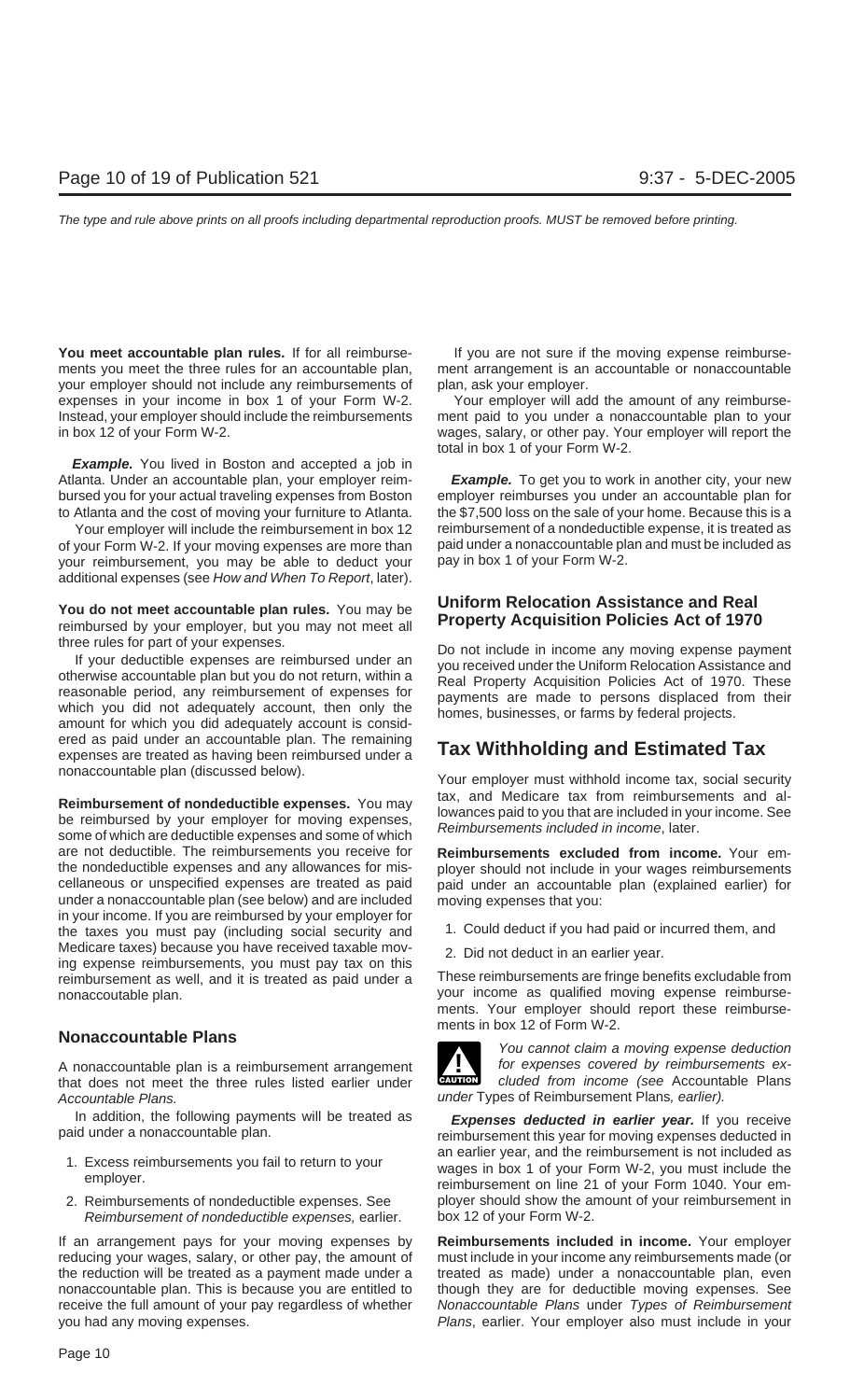gross income as wages any reimbursements of, or payments for, nondeductible moving expenses. This includes **How and When To Report** amounts your employer reimbursed you under an accountable plan (explained earlier) for meals, househunting trips, This section explains how and when to report your moving<br>and real estate expenses. It also includes reimbursements expenses and any reimbursements or allowances and real estate expenses. It also includes reimbursements expenses and any reimbursements or allowances you<br>that exceed your deductible expenses and that you do not received for your move. For a quick overview, see Table 2 that exceed your deductible expenses and that you do not receive<br>return to your employer.

**Form 3903 Reimbursement for deductible and nondeductible** expenses. If your employer reimburses you for both Use Form 3903 to figure your moving expense deduction. deductible and nondeductible moving expenses, your em- Use a separate Form 3903 for each move for which you ployer must determine the amount of the reimbursement are deducting expenses. that is not taxable and not subject to withholding. Your You do not have to complete Form 3903 if all of the employer must treat any remaining amount as taxable following apply. wages and withhold income tax, social security tax, and 1. You moved to a location outside the United States in<br>Medicare tax. an earlier year.

**Amount of income tax withheld.** If the reimbursements<br>or allowances you receive are taxable, the amount of<br>income tax your employer will withhold depends on several factors. It depends in part on whether or not income tax withheld from your regular wages, on whether or not the Instead, enter the storage fees (after the reduction for the reimbursements and allowances are added to your regular part that is allocable to excluded income) on line 26, Form wages, and on any information you have given to your 1040, and enter "Storage" next to the amount. employer on Form W-4, Employee's Withholding Allow- If you meet the special rules for members of the Armed

Your employer can treat your reimbursements as supplemental wages and not include the reimbursements and may be different than your regular tax rate.  $\frac{3903}{10}$  see whether you meet the distance test. If so,

tax. For details about estimated tax, see Publication 505, from your wages. This excluded amount should be identi-Tax Withholding and Estimated Tax. **Find and Extimated Tax.** fied with code P in box 12 of Form W-2.

- 
- 
- 

ance Certificate.<br>ance Certificate. Forces, see How to complete Form 3903 for members of<br>the Armed Forces under Members of the Armed Forces.

allowances in your regular wages. The employer can with- **Completing the form.** Complete Worksheet 1, earlier, or hold income tax on supplemental wages at a flat rate which the Distance Test Worksheet in the instructions for Form complete lines 1-3 of the form using your actual expenses **Estimated tax.** If you must make estimated tax payments,<br>you need to take into account any taxable reimbursements<br>and deductible moving expenses in figuring your estimated<br>and the courr moving expenses in figuring your es your moving expense reimbursement that was excluded

| IF your Form W-2 shows                                    | AND you have                                         | <b>THEN</b>                                                                                           |
|-----------------------------------------------------------|------------------------------------------------------|-------------------------------------------------------------------------------------------------------|
| your reimbursement reported only<br>in box 12 with code P | moving expenses greater than the<br>amount in box 12 | file Form 3903 showing all allowable<br>expenses* and reimbursements.                                 |
| your reimbursement reported only<br>in box 12 with code P | moving expenses equal to the amount<br>in box 12     | do not file Form 3903.                                                                                |
| your reimbursement divided<br>between box 12 and box 1    | moving expenses greater than the<br>amount in box 12 | file Form 3903 showing all allowable<br>expenses,* but only the<br>reimbursements reported in box 12. |
| your entire reimbursement reported<br>as wages in box 1   | moving expenses                                      | file Form 3903 showing all allowable<br>expenses,* but no reimbursements.                             |
| no reimbursement                                          | moving expenses                                      | file Form 3903 showing all allowable<br>expenses.*                                                    |

Table 2. **Reporting Your Moving Expenses and Reimbursements**

\* See Deductible Moving Expenses for allowable expenses.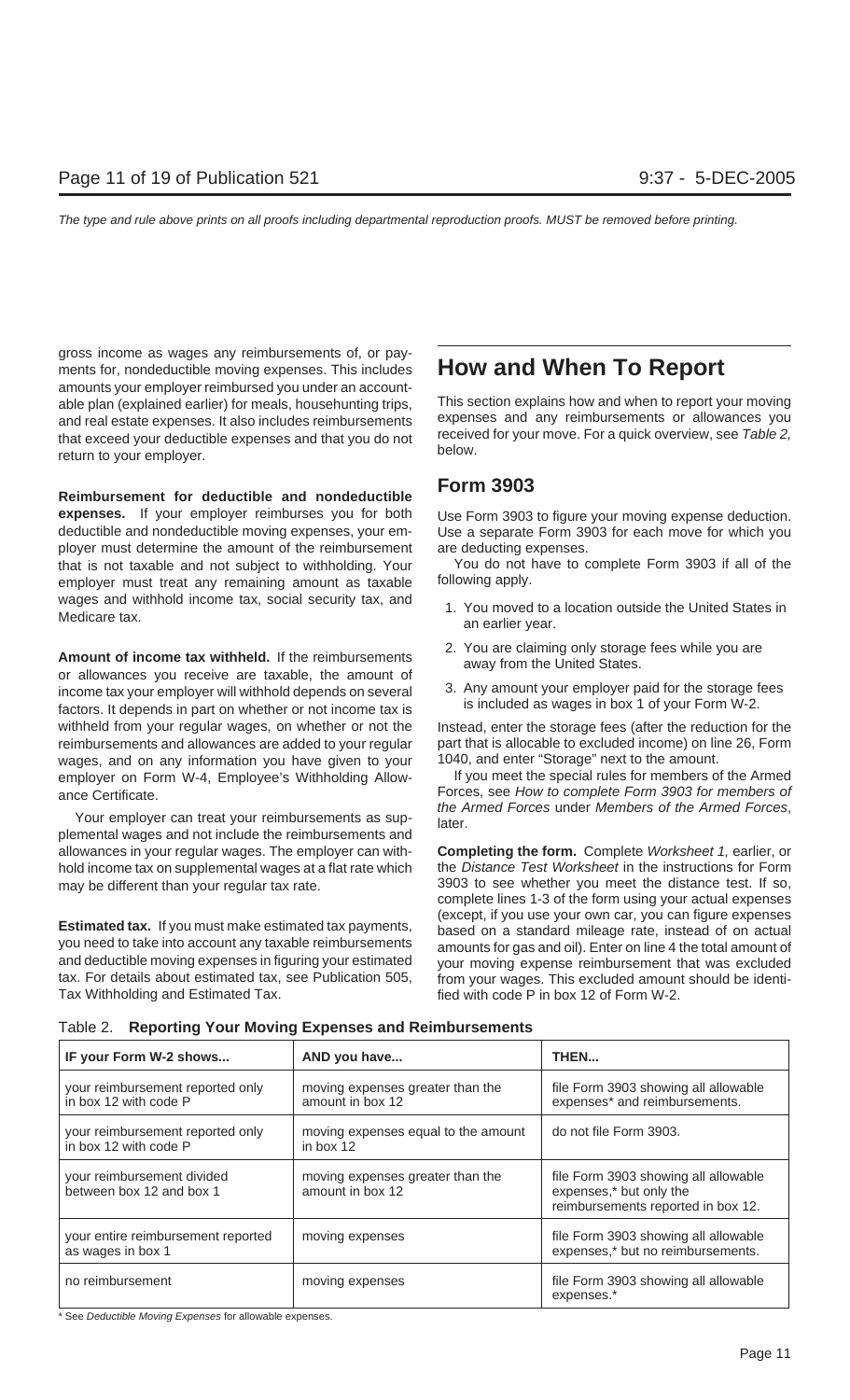more than line 4, subtract line 4 from line 3 and enter the that year. result on line 5 and on Form 1040, line 26. This is your<br>
Which you cannot deduct any moving expenses for<br>
Which you received a reimbursement that was

**Expenses equal to or less than reimbursement.** If **CAUTION** not included in your income. line 3 is equal to or less than line 4, you have no moving expense deduction. Subtract line 3 from line 4 and, if the result is more than zero, include it as income on Form 1040, line 7. **Illustrated Example**



You may have a choice of when to deduct your moving new home was not finished. They stayed in a nearby motel

**Expenses not reimbursed.** If you were not reimbursed, His records for the move show:<br>deduct your moving expenses in the year you paid or incurred the expenses.

**Example.** In December 2004, your employer trans-<br>ferred you to another city in the United States, where you still work. You are single and were not reimbursed for your moving expenses. In 2004, you paid for moving your furniture and deducted these expenses on your 2004 tax return. In January 2005, you paid for travel to the new city. You can deduct these additional expenses on your 2005 tax return. 4) Loss on sale of Detroit home (not

**Expenses reimbursed.** If you are reimbursed for your expenses and you use the cash method of accounting, you can deduct your expenses either in the year you paid them or in the year you received the reimbursement. If you use the cash method of accounting, you can choose to deduct<br>the expenses in the year you are reimbursed even though<br>you paid the expenses in a different year. See Choosing<br>when to deduct, next.

If you deduct your expenses and you receive the reimbursement in a later year, you must include the reimbursement in your income.

**Choosing when to deduct.** If you use the cash method of accounting, which is used by most individuals, you can choose to deduct moving expenses in the year your employer reimburses you if: **Total** ................................ \$43,084

- You paid the expenses in a year before the year of
- the year of reimbursement but by the due date, in-<br>the reimbursement. cluding extensions, for filing your return for the reimbursement year.

How to make the choice. You choose to deduct moving expenses in the year you received reimbursement by

**Expenses greater than reimbursement.** If line 3 is taking the deduction on your return, or amended return, for



Where to deduct. Deduct your moving expenses on line Tom Smith is married and has two children. He owned his 26 of Form 1040. The amount of moving expenses you can home in Detroit where he worked. On February 8, his deduct is shown on line 5 of Form 3903.<br>Diego as of April 10 that year. His wife, Peggy, flew to San You cannot deduct moving expenses on Form<br>Diego on March 1 to look for a new home. She put a down<br>payment of \$25,000 on a house being built and came back to Detroit on March 4. The Smiths sold their Detroit home for \$1,500 less than they paid for it. They contracted to When To Deduct Expenses have their personal effects moved to San Diego on April 3. The family drove to San Diego where they found that their expenses. until the house was ready on May 1. On April 10, Tom went to work in the San Diego plant where he still works.

| 1) Peggy's pre-move househunting<br>trip:<br>Travel and lodging                                                                                     | \$449                   |              |
|-----------------------------------------------------------------------------------------------------------------------------------------------------|-------------------------|--------------|
|                                                                                                                                                     | 75                      | \$<br>524    |
| 2) Down payment on San Diego<br>home $\ldots$<br>.                                                                                                  |                         | 25,000       |
| 3) Real estate commission paid on<br>sale of Detroit home                                                                                           |                         | 3,500        |
| 4) Loss on sale of Detroit home (not<br>including real estate commission)                                                                           |                         | 1,500        |
| 5) Amount paid for moving personal<br>effects (furniture, other household<br>goods, etc.) $\ldots \ldots \ldots \ldots \ldots \ldots \ldots \ldots$ |                         | 8,000        |
| 6) Expenses of driving to San Diego:<br>Mileage (Start 14,278;<br>End 16,478)                                                                       |                         |              |
| 2,200 miles at 15 cents a mile<br>Lodging $\ldots \ldots \ldots \ldots \ldots$                                                                      | \$<br>330<br>180<br>320 | 830          |
| 7) Cost of temporary living<br>expenses in San Diego:<br>Motel rooms                                                                                | \$1,450                 |              |
|                                                                                                                                                     | 2,280                   | 3,730        |
|                                                                                                                                                     |                         | 0. 10. 00. 1 |

reimbursement, or<br>• Tom was reimbursed \$10,643 under an accountable<br>• You paid the expenses in the year immediately after plan. His employer gave him the following breakdown of

| Moving personal effects                    | \$ 6,800 |
|--------------------------------------------|----------|
| Travel (and lodging) to San Diego          | 444      |
| Travel (and lodging) for househunting trip | 449      |
| Lodging for temporary quarters             | 1.450    |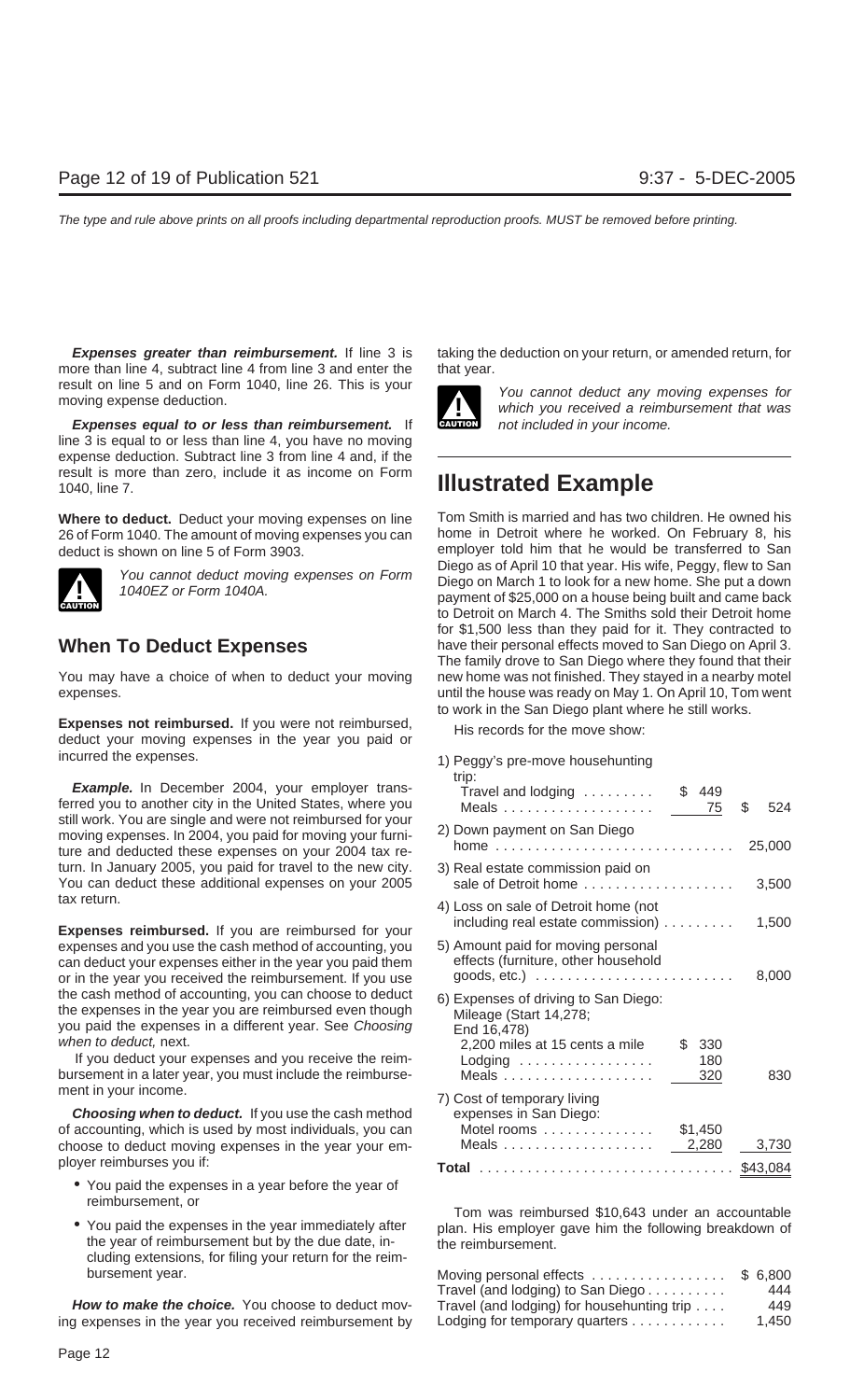Loss on sale of home ................... 1,500 Deduction for moving expenses (line 5) ...... \$1,266 Total reimbursement . . . . . . . . . . . . . . . . . . \$10,643

Tom's Form 3903 and *Distance Test Worksheet* are<br>Form W-2 for the year. The reimbursement of deductible<br>expenses, \$7,244 (\$6,800 + \$444) for moving household<br>goods and travel to San Diego, was included in box 12 of<br>and tr Form W-2. His employer identified this amount with code **Nondeductible expenses.** Of the \$43,084 expenses that P. Tom incurred, the following items cannot be deducted.

The employer included the balance, \$3,399 reimburse-<br>ment of nondeductible expenses, in box 1 of Form W-2 <br>eltem 1 — pre-move househunting expenses. with Tom's other wages. Tom must include this amount on  $\bullet$  Item 2 — the down payment on the San Diego line 7 of Form 1040. The employer withholds taxes from home. If any part of it were for payment of deductible the \$3,399, as discussed under Reimbursement for de-<br>taxes or interest on the mortgage on the house, that ductible and nondeductible expenses under Tax Withhold- part would be deductible as an itemized deduction. ing and Estimated Tax, earlier. Also, Tom's employer could<br>have given him a separate Form W-2 for his moving reim-<br>bursement.<br>To figure his deduction for moving expenses, Tom en-<br>To figure his deduction for moving expenses

ters the following amounts on Form 3903. • Item 4 — the loss on the sale of the Detroit home.

| Item 5 - moving personal effects (line 1) \$8,000                                                          |     |
|------------------------------------------------------------------------------------------------------------|-----|
| Item 6 — driving to San Diego (\$330 + \$180)                                                              | 510 |
| Total deductible moving expenses (line 3) \$8,510                                                          |     |
| Minus: Reimbursement included in box 12<br>of Form W-2 (line 4) $\ldots \ldots \ldots \ldots \ldots$ 7,244 |     |

- 
- 
- 
- The Smiths cannot deduct it even though Tom's employer reimbursed him for it.
- $\bullet$  Item 6 the expenses for meals while driving to San Diego. (However, the lodging and car expenses are deductible.)
- $\bullet$  Item 7 temporary living expenses.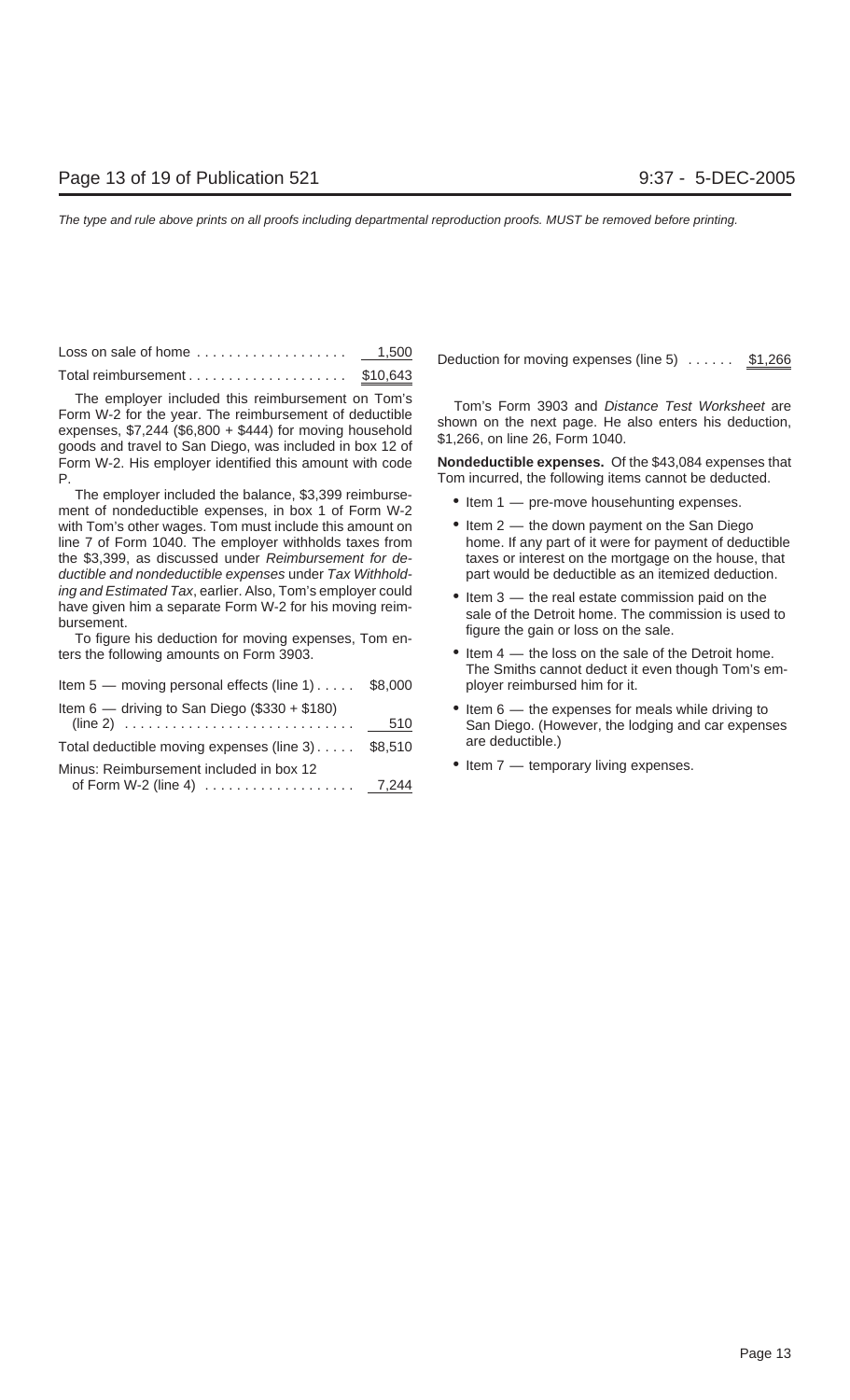Moving Expenses <u>Andrea Moving</u> Expenses

| Attach to Form 1040. |  |  |
|----------------------|--|--|
|                      |  |  |

Attachment Sequence No. **62 2005**

| Name(s) shown on Form 1040 | Your social security numbe |
|----------------------------|----------------------------|
| $\tau$ in $\sim$ ul        | 7050000217                 |

|                   | Tom and Peggy Smith                                                                                            | 325 00 6437 |       |  |
|-------------------|----------------------------------------------------------------------------------------------------------------|-------------|-------|--|
| Before you begin: | See the Distance Test and Time Test in the instructions to find out if you can deduct your moving<br>expenses. |             |       |  |
|                   | See Members of the Armed Forces on back, if applicable.                                                        |             |       |  |
|                   |                                                                                                                |             | 0.000 |  |

|              | Transportation and storage of household goods and personal effects (see instructions).                                                                                                                |   | 8,000 |  |
|--------------|-------------------------------------------------------------------------------------------------------------------------------------------------------------------------------------------------------|---|-------|--|
| $\mathbf{2}$ | Travel (including lodging) from your old home to your new home (see instructions). Do not include                                                                                                     | 2 | 510   |  |
| З.           | and the company of the company of the company of the company of the company of the company of the company of the<br>Add lines 1 and 2                                                                 | 3 | 8,510 |  |
| 4            | Enter the total amount your employer paid you for the expenses listed on lines 1 and 2 that is                                                                                                        |   |       |  |
|              | not included in box 1 of your Form W-2 (wages). This amount should be shown in<br>box 12 of your Form W-2 with code $P$ and $\ldots$ and $\ldots$ and $\ldots$ and $\ldots$ and $\ldots$ and $\ldots$ |   | 7.244 |  |
| 5            | Is line 3 more than line 4?                                                                                                                                                                           |   |       |  |
|              | <b>No.</b> You cannot deduct your moving expenses. If line 3 is less than line 4, subtract line 3<br>from line 4 and include the result on Form 1040, line 7.                                         |   |       |  |
|              | <b>Yes. Moving expense deduction.</b> Subtract line 4 from line 3. Enter the result here and on                                                                                                       |   |       |  |
|              |                                                                                                                                                                                                       | 5 | .266  |  |

### **General Instructions**

### **What's New**

Form **3903**

Department of the Treasury Internal Revenue Service

For 2005, the standard mileage rate for using your vehicle to move to a new home is 15 cents a mile (22 cents a mile after August 31, 2005).

### **Purpose of Form**

Use Form 3903 to figure your moving expense deduction for a move related to the start of work at a new principal place of work (workplace). If the new workplace is outside the United States or its possessions, you must be a U.S. citizen or resident alien to deduct your expenses.

If you qualify to deduct expenses for more than one move, use a separate Form 3903 for each move.

For more details, see Pub. 521, Moving Expenses.

### **Who Can Deduct Moving Expenses**

If you move to a new home because of a new principal workplace, you may be able to deduct your moving expenses whether you are self-employed or an employee. But you die seem simple you must meet both the distance test and time test that follow.



*Members of the Armed Forces may not have to meet these tests. See instructions on back.*

### **Distance Test**

Your new principal workplace must be at least 50 miles farther from your old home than your old workplace was. For example, if your old workplace was 3 miles from your old home, your new workplace must

be at least 53 miles from that home. If you did not have an old workplace, your new workplace must be at least 50 miles from your old home. The distance between the two points is the shortest of the more commonly traveled routes between them.

You do not have to meet the distance test if you are in the Armed Forces and the move is due to a permanent change of station (see instructions on back).



*To see if you meet the distance test, you can use the worksheet below.*

 $\blacksquare$ 

| <b>Distance Test Worksheet</b>                                                                                                                                                                                                 | Keep a Copy for Your Records |             |                  |
|--------------------------------------------------------------------------------------------------------------------------------------------------------------------------------------------------------------------------------|------------------------------|-------------|------------------|
| 1. Number of miles from your old home to your new workplace entitled and a series of miles from your old home to your new workplace                                                                                            |                              | 2,200 miles |                  |
| 2. Number of miles from your old home to your old workplace entity and the contract of the contract of the contract of the contract of the contract of the contract of the contract of the contract of the contract of the con |                              |             | 5 miles          |
| 3. Subtract line 2 from line 1. If zero or less, enter -0- enter and the context of the context of the context of the context of the context of the context of the context of the context of the context of the context of the |                              | 2,195 miles |                  |
| Is line 3 at least 50 miles?<br>Yes. You meet this test.<br><b>No.</b> You do not meet this test. You <b>cannot</b> deduct your moving expenses. <b>Do not</b> complete Form 3903.                                             |                              |             |                  |
| For Paperwork Reduction Act Notice, see back of form.<br>Cat. No. 12490K                                                                                                                                                       |                              |             | Form 3903 (2005) |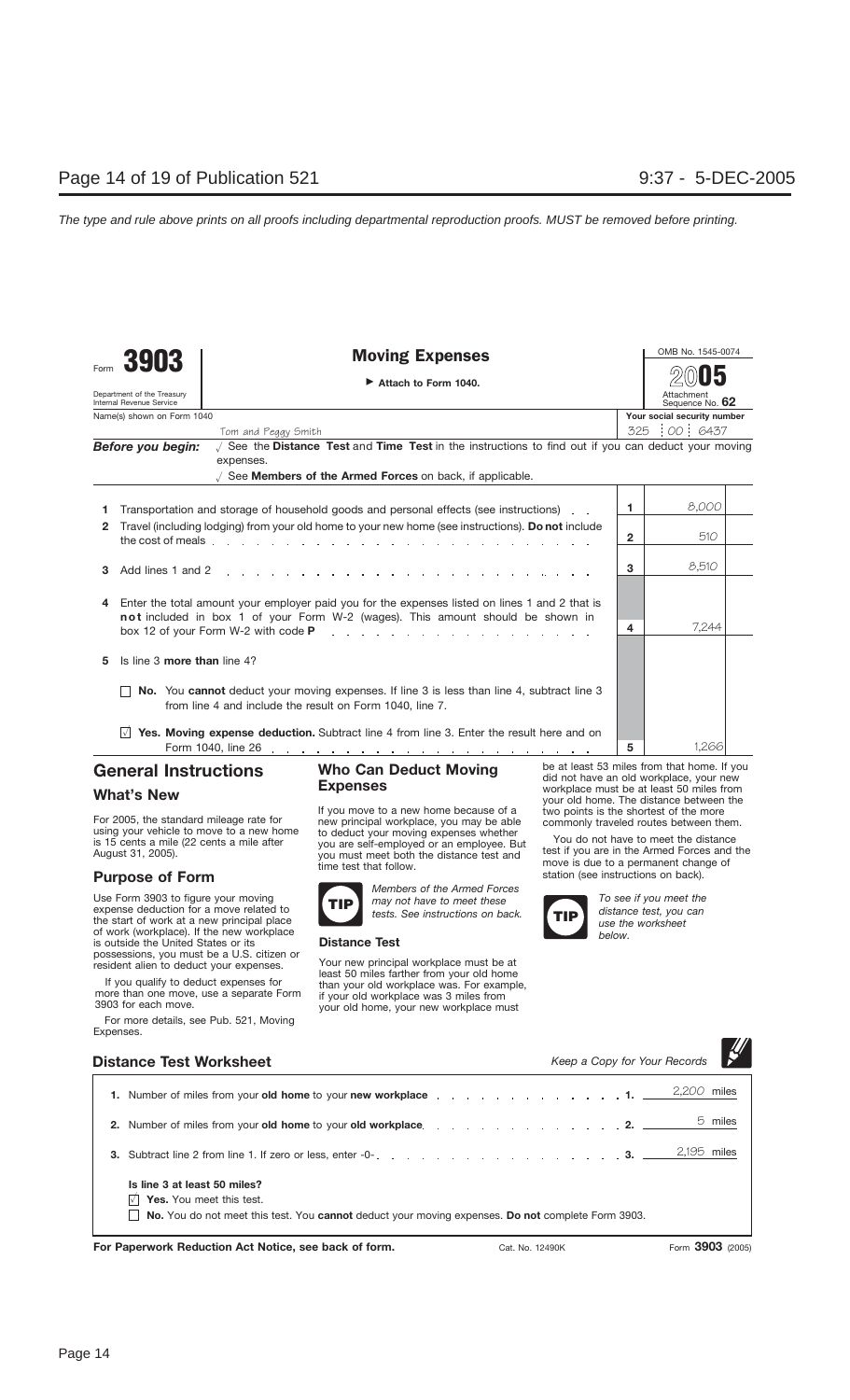If you are a member of the Armed Forces on active duty ance is not included in income and should not be included and you move because of a permanent change of station, in box 1 of Form W-2. you do not have to meet the distance and time tests, If your reimbursements or allowances are less than your discussed earlier. You can deduct your unreimbursed actual moving expenses, do not include the reimburse-

- A move from your home to your first post of active Deductible Moving Expenses, earlier.
- A move from one permanent post of duty to another, **Forces.** Take the following steps. and
- 

- 
- 
- 

**Services or reimbursements provided by government.** If the military moves you and your spouse and dependents<br>Do not include in income the value of moving and storage<br>services provided by the government because of a permanent change of station. In general, if the total reimbursements or allowances you receive from the government **Do not deduct any expenses for moving services**<br>hecause of the move are more than your actual moving because of the move are more than your actual moving. expenses, the government should include the excess in

your wages on Form W-2. However, the excess portion of **Members of the Armed Forces** a dislocation allowance, a temporary lodging allowance, a temporary lodging expense, or a move-in housing allow-

moving expenses.<br>A permanent change of station includes:<br>A permanent change of station includes:<br>penses that are more than your reimbursements. See penses that are more than your reimbursements. See

## duty, **How to complete Form 3903 for members of the Armed**

- A move from your last post of duty to your home or<br>
to a nearer point in the United States. The move<br>
must occur within one year of ending your active<br>
duty or within the period allowed under the Joint<br>
Travel Regulation
- **Spouse and dependents.** If a member of the Armed<br>Forces dies, is imprisoned, or deserts, a permanent<br>change of station for the spouse or dependent includes a<br>move to:<br>ment. Also, do not include any part of a dislocation<br>a • The place of enlistment, and the matrix of the control of the place of enlistment, and the move-in housing allow-<br>ance.
- The member's, spouse's, or dependent's home of 3. Complete line 5. If line 3 is more than line 4, subtract<br>line 4 from line 3 and enter the result on line 5 and • A nearer point in the United States. on Form 1040, line 26. This is your moving expense If the military moves you and your spouse and depen-<br>dents to or from separate locations, the moves are treated<br>as a single move to your new main job location.<br>as a single move to your new main job location.<br>denter it on F

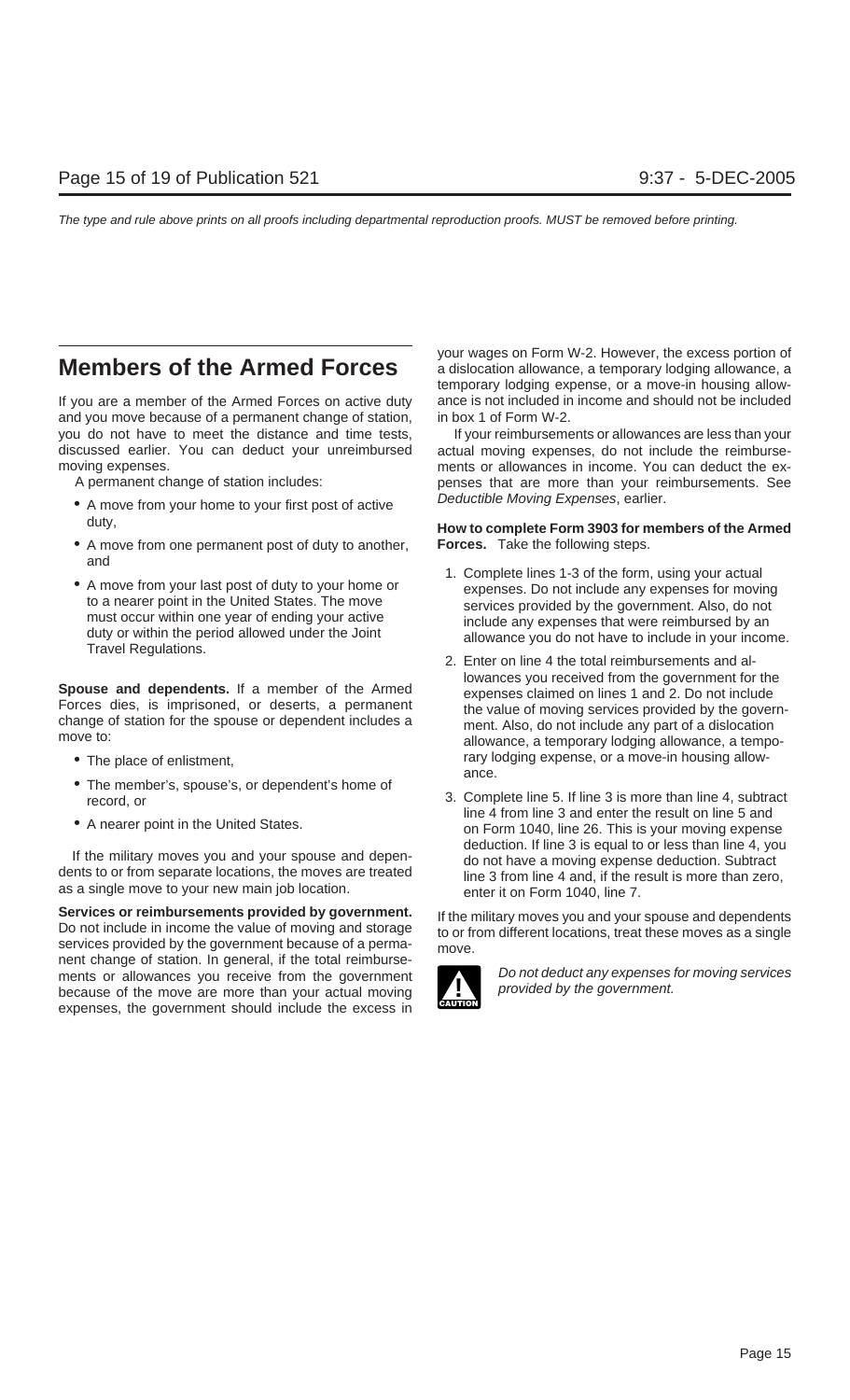## **How To Get Tax Help** W-4 calculator.

You can get help with unresolved tax issues, order free email.<br>publications and forms, ask tax questions, and get more publications and forms, ask tax questions, and get more **•** Get information on starting and operating a small information from the IRS in several ways. By selecting the business. method that is best for you, you will have quick and easy access to tax help. **Phone.** Many services are available by phone.

**Contacting your Taxpayer Advocate.** If you have at-

tempted to deal with an IRS problem unsuccessfully, you<br>
should contact your Taxpayer Advocate.<br>
The Taxpayer Advocate independently represents your<br>
interests and concerns within the IRS by protecting your<br>
rights and res they can clear up problems that resulted from previous<br>contacts and ensure that your case is given a complete  $\bullet$  Solving problems. You can get face-to-face help and impartial review. The solving tax problems every business day in IRS

- 
- 
- 
- 

For more information, see Publication 1546, How To Get Help With Unresolved Tax Problems (now available in Chinese, Korean, Russian, and Vietnamese, in addition to English and Spanish).<br>
English and Spanish). <br>
English and

**Free tax services.** To find out what services are avail-<br>Alle get Publication 910, IRS Guide to Free Tax Services and press 1 for automated refund information or



- 
- weeks from the date you filed your return (3 weeks to complete a short survey at the end of the call.<br>if you filed electronically). Have your 2005 tax return available because you will need to know your<br>social security number, your filing status, and the<br>social security number, your filing status, and the exact whole dollar amount of your refund.
- 
- 
- 
- 
- View Internal Revenue Bulletins (IRBs) published in supply stores have a collection of products availthe last few years. able to print from a CD-ROM or photocopy from
- Figure your withholding allowances using our Form
- Sign up to receive local and national tax news by
- 



- 
- 
- To contact your Taxpayer Advocate: Taxpayer Assistance Centers. An employee can<br>explain IRS letters, request adjustments to your ac-■ Call the Taxpayer Advocate toll free at count, or help you set up a payment plan. Call your 1-877-777-4778.<br>1-877-777-4778. local Taxpayer Assistance Center for an appoint-• Call, write, or fax the Taxpayer Advocate office in ment. To find the number, go to www.irs.gov/localyour area.<br>Contacts or look in the phone book under United<br>States Government, Internal Revenue Service.
- Call 1-800-829-4059 if you are a TTY/TDD user.<br>• Calco Government, If you have access to TTY/<br>• TDD equipment, call 1-800-829-4059 to ask tax TDD equipment, call 1-800-829-4059 to ask tax questions or to order forms and publications.
	-
- able, get Publication 910, IRS Guide to Free Tax Services.<br>
It contains a list of free tax publications and an index of tax<br>
topics. It also describes other free tax information services,<br>
including tax education and assis

• *E-file* your return. Find out about commercial tax<br>
preparation and *e-file* services available free to eli-<br>
gible taxpayers.<br>
• Check the status of your 2005 refund. Click on<br>
• Check the status of your 2005 refund. C Check the status of your 2005 refund. Click on it is for a second IRS representative to sometimes listen in Where's My Refund. Be sure to wait at least 6 Where's My Refund. Be sure to wait at least 6 on or record telephone calls. Another is to ask some callers weeks from the date you filed your return (3 weeks to complete a short survey at the end of the call.



• Download forms, instructions, and publications. • Products. You can walk in to many post offices,<br>
libraries, and IRS offices to pick up certain forms, • Order IRS products online.<br>
• Research your tax questions online.<br>
• Search publications online by topic or keyword.<br>
• Search publications online by topic or keyword.<br>
• Search publications online by topic or keyword.<br>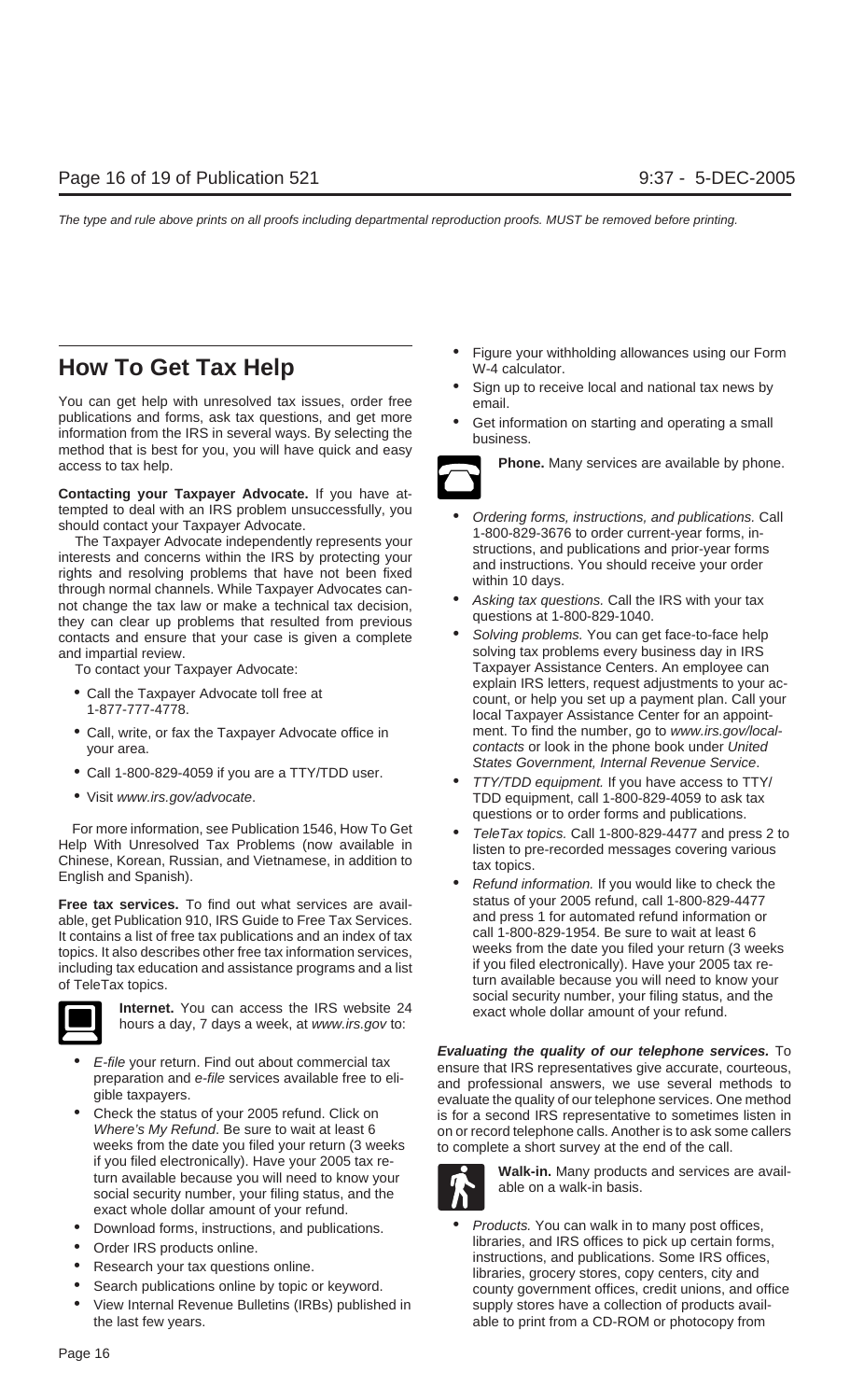Varies have the Internal Revenue Code, regula-<br>
tions, Internal Revenue Bulletins, and Cumulative<br>
Bulletins available for research purposes.<br>
• Services. You can walk in to your local Taxpayer<br>
Assistance Center every bus letters, request adjustments to your tax account, or<br>help you set up a payment plan. If you need to **•** Fill-in, print, and save features for most tax forms. resolve a tax problem, have questions about how • Internal Revenue Bulletins. the tax law applies to your individual tax return, or<br>
you're more comfortable talking with someone in<br>
person, visit your local Taxpayer Assistance Center<br>
where you can spread out your records and talk<br>
with an IRS repre business days to schedule an in-person appoint-<br>ment at your convenience. To find the number, go  $\bullet$  Helpful information, such as how to prepare a busito **ness plan, find financing for your business**, and the ness plan, find financing for your business, and

www.irs.gov/localcontacts or look in the phone much more.

**Mail.** You can send your order for forms, instruc- • Tax law changes for 2005. receive a response within 10 business days after your request is received. The set of the set of the set of the set of the set of the set of the set of the set of the set of the set of the set of the set of the set of the set of the set of the set of the set of the set o



• A CD that is released twice so you have the latest products. The first release ships in late December and the final release ships in late February.

- reproducible proofs. Also, some IRS offices and Current-year forms, instructions, and publications.
	-
	-
	-
	-
	-
	-
	-



- 
- book under United States Government, Internal **•** All the business tax forms, instructions, and publi-<br>Revenue Service. cations needed to successfully manage a business.
	-
	- tions, and publications to the address below and <br>
	 IRS Tax Map to help you find forms, instructions,<br>
	receive a response within 10 business days after<br>
	in and publications by searching on a keyword or
- National Distribution Center<br>
P.O. Box 8903<br>
Bloomington, IL 61702-8903<br>
Bloomington, IL 61702-8903<br>
P.O. Box 8903<br>
Bloomington, IL 61702-8903<br>
Suggest changes for future editions.
	-

**CD-ROM for tax products.** You can order Pub- An updated version of this CD is available each year in lication 1796, IRS Tax Products CD-ROM, and early April. You can get a free copy by calling obtain: 1-800-829-3676 or by visiting www.irs.gov/smallbiz.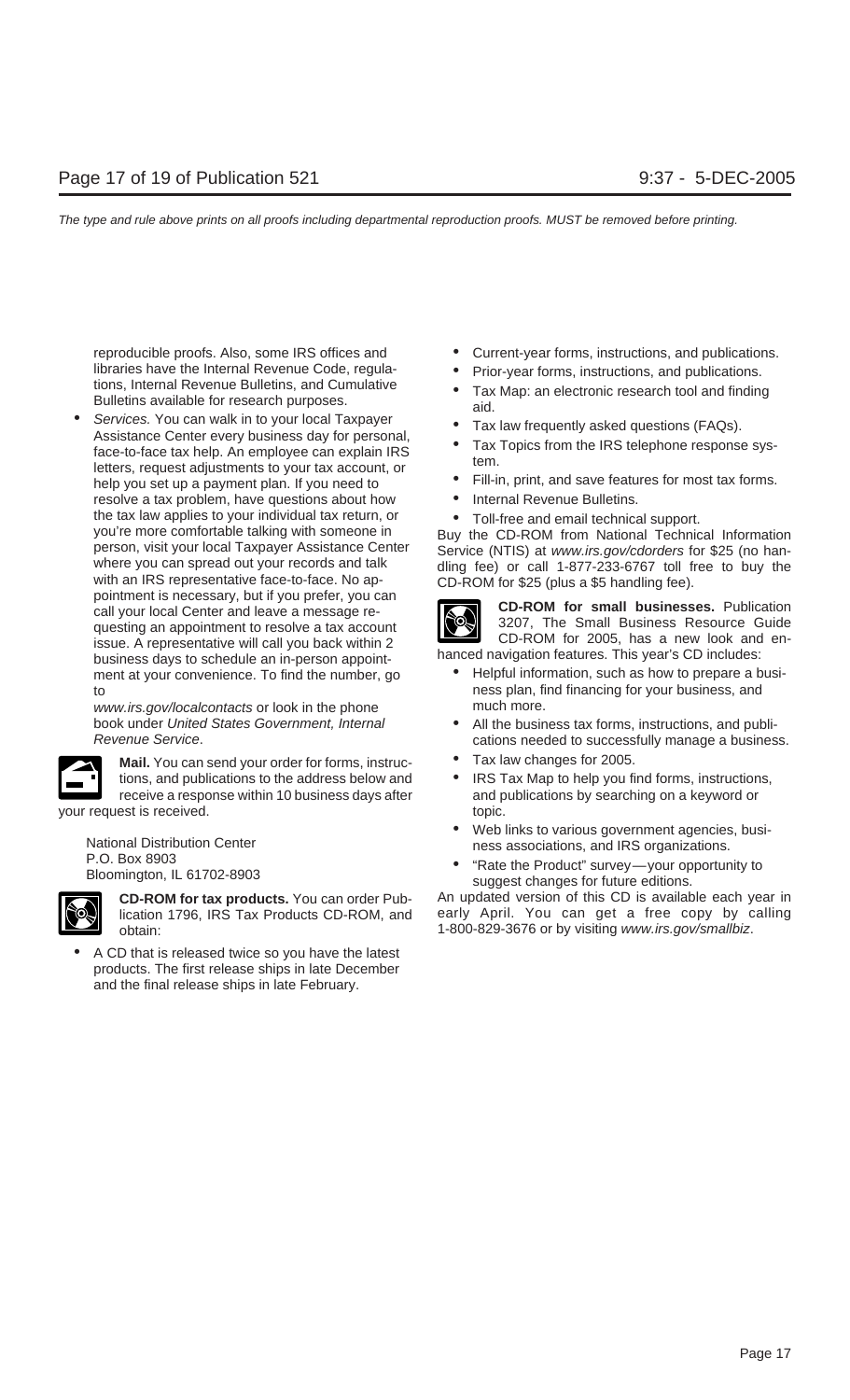To help us develop a more useful index, please let us know if you have ideas for index entries. **Index** See "Comments and Suggestions" in the "Introduction" for the ways you can reach us.

| <b>Absence, temporary</b> 5, 6 Figures (See Tables and figures)                                                          |                                                              | Reimbursements of  10, 11                                                           |
|--------------------------------------------------------------------------------------------------------------------------|--------------------------------------------------------------|-------------------------------------------------------------------------------------|
| Adequate accounting 9                                                                                                    | Moving expense deduction  12                                 | Permanently retired, defined  7                                                     |
| Distance test, special rule  4<br>Form 3903, how to                                                                      | Armed Forces members, how to                                 | Personal effects  8<br>Moving to and from storage 8                                 |
| Services or reimbursements<br>provided by government 15<br>Spouse and dependents  15<br><b>Assistance</b> (See Tax help) | Completed sample 12<br>Moving expense deduction<br>Form W-2: | R<br>Reasonable expenses  7<br>Reasonable period of time  9<br>Reimbursements  9-11 |

| Closely related in place   |  |
|----------------------------|--|
| Closely related in time 2  |  |
| Comments on publication  2 |  |

| <b>Deductible moving</b><br>expenses  7-8<br>Household goods  8<br>Moving to and from                                                  | Home, defined  3<br>Household goods 8<br>Moving to and from storage 8                                                | Reasonable period of<br>Reporting moving exp<br>reimbursements (Ta                                                                           |
|----------------------------------------------------------------------------------------------------------------------------------------|----------------------------------------------------------------------------------------------------------------------|----------------------------------------------------------------------------------------------------------------------------------------------|
| Member of your household  7<br>Moves in U.S.  8<br>Moves outside U.S.  8                                                               | Important reminders 1                                                                                                | Types of plans<br><b>Reporting expenses</b><br>Expenses equal to or<br>reimbursement                                                         |
| Moving expenses allocable to<br>excluded foreign income  8<br>Personal effects  8                                                      |                                                                                                                      | Expenses greater thai<br>reimbursement<br>Form 3903, deduction                                                                               |
| Moving to and from<br>Reasonable expenses  7<br>Storage expenses  8<br>Travel expenses  8                                              | М<br><b>Main job location:</b><br>Defined  4<br>More than one job  4<br>Member of household  7                       | calculation<br>Moving expenses and<br>reimbursements (Ta<br>Retirees who move to<br>Permanently retired, c<br><b>Return to full-time wor</b> |
| Armed Forces, special rule  4<br>Illustration of (Figure A)  4<br>Main job location 4<br>Return to full-time work  4<br>Worksheet 1  4 | <b>Members of Armed Forces (See</b><br>Armed Forces)<br>Missing children, photographs<br><b>Moves:</b><br>ln 11<br>R | S<br>Seasonal trade or busi<br>Seasonal work<br>Self-employed persons<br>Time test<br>$T - L = 1 - 1$                                        |

| <b>Employees:</b><br>Time test for $\dots\dots\dots\dots\dots\dots\dots$<br><b>Estimated tax  10, 11</b> | <b>Moving expenses</b> (See Deductible<br>moving expenses; Who can<br>deduct) | Standard mileage rate  1<br>Storage expenses  8<br>Suggestions for publication  2 |  |
|----------------------------------------------------------------------------------------------------------|-------------------------------------------------------------------------------|-----------------------------------------------------------------------------------|--|
|                                                                                                          |                                                                               | <b>Survivors who move to U.S. 2.</b>                                              |  |
| <b>Excluded foreign income:</b>                                                                          |                                                                               | 3.7                                                                               |  |
| Moving expenses allocable to                                                                             | 8 Nonaccountable plans                                                        | When move begins and the 7                                                        |  |

| Absence, temporary  5, 6                                                             | <b>Figures</b> (See Tables and figures)                           | Reimbursements of  10, 11                                    |
|--------------------------------------------------------------------------------------|-------------------------------------------------------------------|--------------------------------------------------------------|
|                                                                                      |                                                                   |                                                              |
|                                                                                      | <b>Form 1040:</b>                                                 |                                                              |
| Adequate accounting 9                                                                | Moving expense deduction  12                                      | Permanently retired, defined  7                              |
| Distance test, special rule  4<br>Form 3903, how to<br>complete  15                  | Form 3903:<br>Armed Forces members, how to<br>Completed sample 12 | Personal effects  8<br>Moving to and from storage 8          |
| Services or reimbursements<br>provided by government 15<br>Spouse and dependents  15 | Moving expense deduction                                          | R.<br>Reasonable expenses  7<br>Reasonable period of time  9 |
| <b>Assistance (See Tax help)</b>                                                     | Form $W-2$ :<br>Reimbursements  10                                | Reimbursements  9-11                                         |
| С                                                                                    | Government provided for Armed<br>Forces members  15               | Adequate accounting  9                                       |
|                                                                                      | <b>Closely related in place</b> 3 Withholding allowance  11       | Armed Forces members  15<br>Estimated tax  11                |
|                                                                                      |                                                                   | Excluded from income 10                                      |

|                                               | Help (See Tax help)            | Nondeductible expenses  10,        |
|-----------------------------------------------|--------------------------------|------------------------------------|
| <b>Deductible moving</b>                      |                                |                                    |
| <b>expenses</b> 7-8                           | <b>Household goods</b> 8       | Reasonable period of time  9       |
| Household goods $\dots\dots\dots\dots\dots$ 8 | Moving to and from storage $8$ | Reporting moving expenses and      |
|                                               |                                | $m_{\alpha}$<br>$\Lambda$ $\Omega$ |

|                              |                                             | Reporting expenses     |
|------------------------------|---------------------------------------------|------------------------|
| Moves in U.S.  8             |                                             | Expenses equal to or I |
|                              |                                             | reimbursement          |
| Moving expenses allocable to |                                             | Expenses greater than  |
|                              | excluded foreign income  8 Joint returns  6 | reimbursement          |

| Reasonable expenses  7<br>Storage expenses  8<br>Travel expenses  8<br>stance test  3                                                  | <b>Main job location:</b><br>More than one job  4<br>Union members 4<br>Member of household<br><b>Members of Armed Forces (See</b> | Moving expenses and<br>reimbursements (Table 2)  12<br>Retirees who move to U.S.  2, 3<br>Permanently retired, defined  7<br>Return to full-time work  4 |
|----------------------------------------------------------------------------------------------------------------------------------------|------------------------------------------------------------------------------------------------------------------------------------|----------------------------------------------------------------------------------------------------------------------------------------------------------|
| Armed Forces, special rule  4<br>Illustration of (Figure A)  4<br>Main job location 4<br>Return to full-time work  4<br>Worksheet 1  4 | Armed Forces)<br>Missing children, photographs<br>Moves:                                                                           | Seasonal trade or business  6<br>Seasonal work  5<br>Self-employed persons:<br>Table 1  4<br><b>Spouse of Armed Forces</b>                               |
| nployees:<br>Time test for  4<br><b>stimated tax</b> 10, 11                                                                            | To and from storage  8<br><b>Moving expenses (See Deductible</b><br>moving expenses; Who can<br>deduct)                            | member  15<br>Standard mileage rate  1<br>Storage expenses  8<br>Suggestions for publication  2                                                          |

|                                                                 | Nondeductible expenses  8 |  |
|-----------------------------------------------------------------|---------------------------|--|
| <b>Absence, temporary</b> 5, 6 Figures (See Tables and figures) | Reimbursements of  10, 11 |  |

| Permanently retired, defined  7 |  |
|---------------------------------|--|
| Personal effects  8             |  |
| Moving to and from storage 8    |  |

| <u>JEIVILES UL TEILIDUISEITIEITIS</u><br>provided by government 15<br>Spouse and dependents  15<br><b>Assistance</b> (See Tax help) | Moving expense deduction<br>Form W-2:<br>Reimbursements  10                                                                 | Reasonable expenses  7<br>Reasonable period of time  9<br>Reimbursements  9-11<br>Accountable plans  9                       |
|-------------------------------------------------------------------------------------------------------------------------------------|-----------------------------------------------------------------------------------------------------------------------------|------------------------------------------------------------------------------------------------------------------------------|
| Ć<br>Closely related in place  3<br>Comments on publication  2                                                                      | Government provided for Armed<br>Forces members  15<br>Form W-4:<br>Withholding allowance  11<br>Full-time work, defined  6 | Adequate accounting  9<br>Armed Forces members  15<br>Estimated tax  11<br>Excluded from income  10<br>Included in income 10 |
|                                                                                                                                     |                                                                                                                             | Nonaccountable plans  10                                                                                                     |
| D                                                                                                                                   | Help (See Tax help)                                                                                                         | Nondeductible expenses  10,                                                                                                  |
| <b>Deductible moving</b>                                                                                                            | Home, defined  3                                                                                                            |                                                                                                                              |
| expenses  7-8                                                                                                                       | Household goods 8                                                                                                           | Reasonable period of time  9                                                                                                 |
| Household goods  8<br>Moving to and from                                                                                            | Moving to and from storage 8                                                                                                | Reporting moving expenses and<br>reimbursements (Table 2)  12                                                                |
|                                                                                                                                     |                                                                                                                             |                                                                                                                              |
| Member of your household  7<br>Moves in U.S.  8                                                                                     |                                                                                                                             | Reporting expenses  11<br>Expenses equal to or less than                                                                     |
| Moves outside U.S.  8                                                                                                               |                                                                                                                             | reimbursement  12                                                                                                            |
| Moving expenses allocable to                                                                                                        |                                                                                                                             | Expenses greater than                                                                                                        |
| excluded foreign income  8                                                                                                          |                                                                                                                             | reimbursement  12                                                                                                            |
| Personal effects  8                                                                                                                 |                                                                                                                             | Form 3903, deduction                                                                                                         |
| Moving to and from<br>Reasonable expenses  7                                                                                        | M<br>Main job location:                                                                                                     | Moving expenses and<br>reimbursements (Table 2)  12                                                                          |
| Storage expenses  8                                                                                                                 |                                                                                                                             | Retirees who move to U.S.  2, 3                                                                                              |
|                                                                                                                                     | More than one job  4                                                                                                        | Permanently retired, defined  7                                                                                              |
| Travel expenses  8                                                                                                                  | Union members 4<br>Mamhar of housahold                                                                                      | Return to full-time work  4                                                                                                  |
|                                                                                                                                     |                                                                                                                             |                                                                                                                              |

| Illustration of (Figure A)  4<br>Return to full-time work  4<br>Worksheet 1  4 | AIIIEU FUICESI<br>Missing children, photographs<br>Moves:                                                              | Seasonal trade or business  6<br>Seasonal work  5<br>Self-employed persons:                                                      |
|--------------------------------------------------------------------------------|------------------------------------------------------------------------------------------------------------------------|----------------------------------------------------------------------------------------------------------------------------------|
| E.<br><b>Employees:</b><br>Time test for  4<br><b>Estimated tax  10, 11</b>    | To and from storage $\dots\dots\dots\dots$ 8<br>Moving expenses (See Deductible<br>moving expenses; Who can<br>deduct) | <b>Spouse of Armed Forces</b><br>member  15<br>Standard mileage rate  1<br>Storage expenses  8<br>Suggestions for publication  2 |
| <b>Excluded foreign income:</b>                                                | Moving expenses allocable to  8 Nonaccountable plans  10                                                               | Survivors who move to U.S. 2,<br>3.7<br>When move begins  7                                                                      |